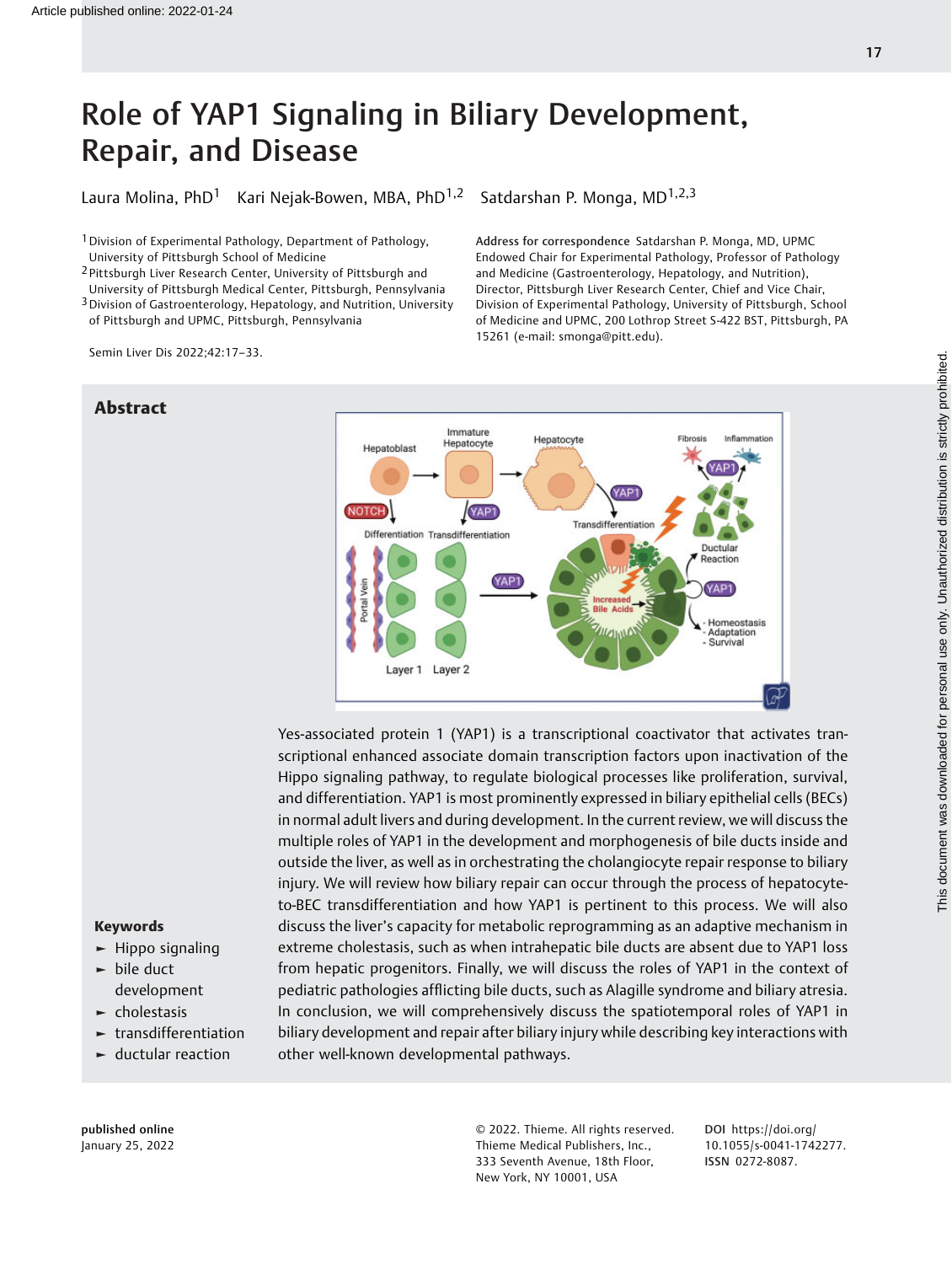Bile ducts that carry bile within the liver and then from the liver to the intestines can be highly susceptible to injury. Newborns can sometimes be born with defects in bile ducts ranging from their complete absence to paucity to obstruction. In adults, injury to the bile ducts can lead to impairment in bile flow and manifest as jaundice. There are very few medical treatments available, and hence, it is highly relevant to study key molecules that are expressed in bile duct cells and regulate their structure and function at baseline and help in their repair after injury. In this article, we will discuss the role of one such protein called Yes-associated protein-1, which has been shown to be important in bile duct development and in helping with various types of repair responses once bile duct gets injured.

# YAP1 as a Component of Hippo Signaling Pathway

# YAP1 Signaling

YAP1 is a transcriptional coactivator that works mostly through the transcriptional enhanced associate domain (TEAD) family member transcription factors to regulate genes related to cell proliferation and differentiation, often by binding to enhancer regions and collaborating with activator protein 1 (AP1).<sup>1–4</sup> YAP1 is canonically repressed by the Hippo kinase pathway through cytoplasmic retention and degradation (►Fig. 1A). A variety of signaling inputs activate the kinases, mammalian STE20-like 1 and 2 (MST1/2), which phosphorylate large tumor suppressor kinase 1 and 2 (LATS1/2), which phosphorylate YAP1 at various sites, including serine-127 (S127).<sup>5,6</sup> Phosphorylated YAP1 is sequestered in the cytoplasm, at adherens junctions through binding  $\alpha$ catenin and at tight junctions through binding angiomotin.<sup>7-9</sup> Phosphorylated YAP1 is also sequestered and degraded through interactions with 14-3-3 proteins.<sup>6,8</sup>

The decreased activity of Hippo pathway kinases allows for YAP1 activation and transport into the nucleus for the regulation of gene expression ( $\blacktriangleright$  Fig. 1B). Alternatively, YAP1 can be activated through phosphorylation at tyrosine-357 (Y357) by Yes kinase, a member of the Src kinase family; this can override S127 phosphorylation and, thus, can activate YAP1 despite maintenance of Hippo pathway activity.10,11 YAP1 activity also responds to and modulates changes in cytoskeletal organization, and YAP1 becomes activated when cells interact with stiffer extracellular matrix environments.<sup>12,13</sup>

Numerous inputs regulate Hippo pathway activity, including extracellular signals from growth factors and cytokines acting through membrane G-protein-coupled receptors and tyrosine kinase receptors, changes in actin cytoskeletal tension, and cell-cell focal adhesions and junctions.<sup>11,14,15</sup> In particular, merlin (Nf2), a well-known tumor suppressor, recruits Hippo pathway kinases to the plasma membrane in close proximity to YAP1, thus facilitating regulatory interactions that inactivate YAP1.<sup>16</sup> In addition, YAP1 can be regulated



Fig. 1 Overview of the Hippo/YAP signaling pathway. (A) When the Hippo kinases are activated YAP1 and/or TAZ are phosphorylated, which targets them for degradation by 14-3-3 proteins. YAP1 and/or TAZ are also inactivated through cytoplasmic sequestration mediated by interactions with cell junctions and other complexes. (B) When the Hippo kinase pathway activity is reduced, de-phosphorylated YAP1 and/or TAZ enters the nucleus and partners with TEAD transcription factors to regulate proliferation, stemness, survival, and mechanical properties of the cell. YAP1 can also be activated in a Hippo-independent manner through Yes kinase activity. Numerous inputs can influence the level of YAP1 activity through cell membrane receptors, nuclear receptors, or mechanosensory signaling pathways.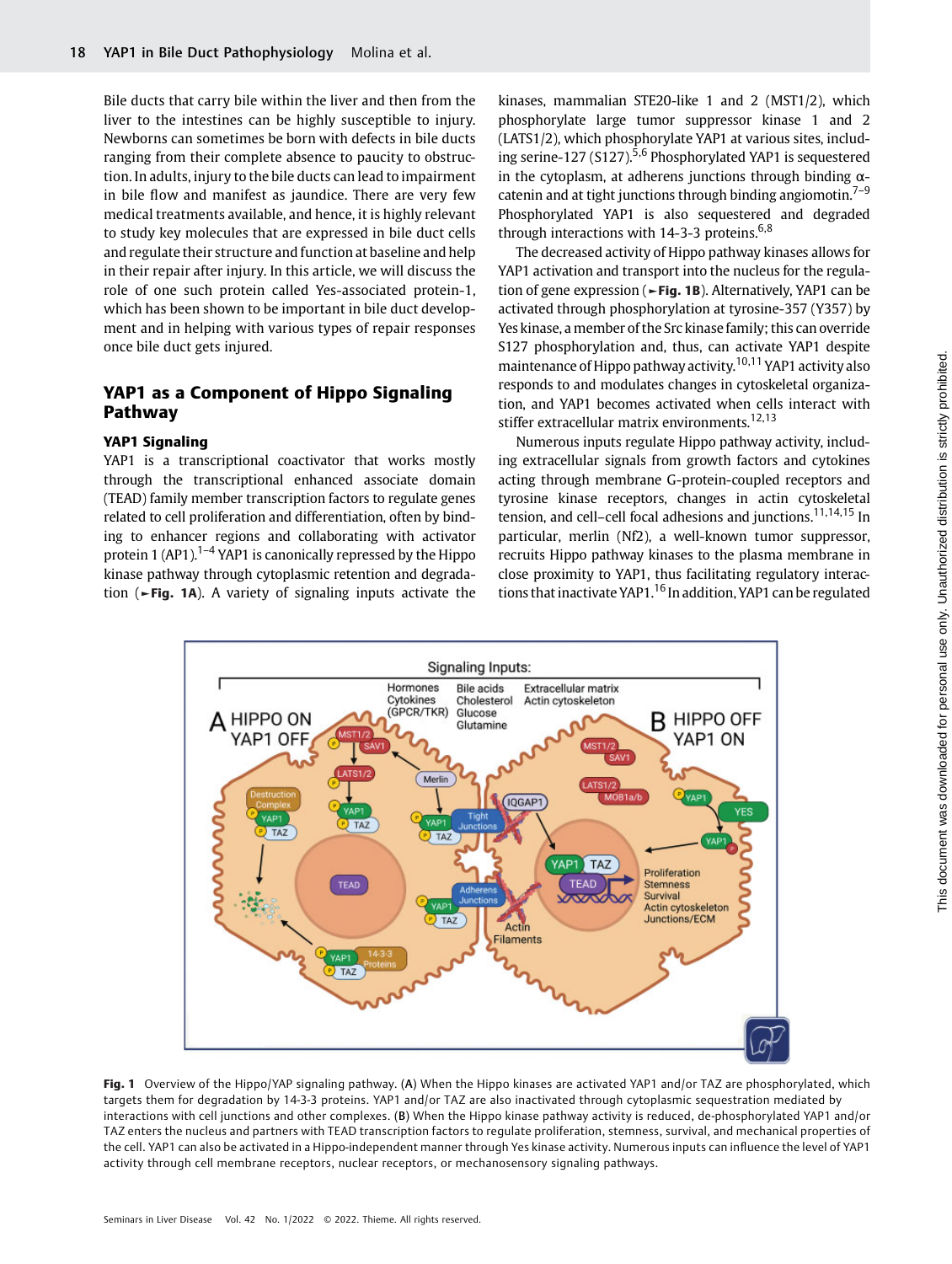in a Hippo-independent manner through interactions with many key signaling pathways including Notch, Wnt/β-catenin, transforming growth factor β (TGFβ), and mammalian target of rapamycin (mTOR) pathways.17–<sup>22</sup> Lastly, nuclear YAP1 can be prevented from binding to TEAD through interaction with the AT-rich interaction domain 1A (ARID1a)-containing SWItch/ sucrose non-fermentable chromatin remodeling complex, which also responds to mechano-transduced signals.<sup>23</sup> Thus, YAP1 integrates a variety of upstream signals allowing cells to respond actively to their environment.

Generally, YAP1 regulates gene expression to promote cell proliferation and survival, enhance metabolic activity, and alter extracellular matrix composition.<sup>12,24</sup> Several studies have combined RNA-sequencing and ChIP-seq data to identify YAP1 transcriptional targets.<sup>1,25,26</sup> Notably, connective tissue growth factor (CTGF, gene name CCN2) and cysteine-rich 61 (CYR61, gene name CCN1) have been recurrently identified and used experimentally as surrogate measures of YAP1 activity.<sup>27,28</sup> However, more studies are needed to identify context-dependent transcriptional targets with functional impacts in liver pathobiology.

YAP1 is known to impact baseline liver size, regenerative response to injury, and tumorigenesis in liver.<sup>12,24</sup> YAP1 seems to promote cell dedifferentiation in some contexts while promoting biliary differentiation in others; studies have yet to disentangle these two distinct functions in the context of liver biology and disease and identify unique YAP1 targets that mediate these processes.<sup>11,29,30</sup> In addition, the upstream signals regulating activity and the downstream targets modulated by YAP1 remain to be further investigated in the context of biliary development and repair.

# YAP1 versus TAZ: Similar but not Always Interchangeable

TAZ (transcriptional coactivator with PDZ-binding motif, also known as WWTR1, WW-domain containing transcription regulator 1) is a paralog of YAP1 which is similarly regulated by the Hippo pathway and some Hippo-independent mechanisms.<sup>31</sup> YAP1 and TAZ together form a complex primarily with TEAD transcription factors as well as AP1, T-box 5, runtrelated transcription factor 1, and small mothers against decapentaplegic 2–4 (SMADs 2–4) in different contexts, but both YAP1 and TAZ have distinct transcriptional partners such as p73 and peroxisome proliferator-activated receptor gamma (PPAR $\gamma$ ), respectively.<sup>31</sup> Studies have shown that YAP1 can regulate transcription of TAZ, and together they can activate expression of LATS2, forming feedback loops regulating overall Hippo pathway activity.<sup>32</sup>

Structurally, YAP1 and TAZ share most protein domains but with several key differences. First, YAP1 contains two WW-domains, while TAZ contains just one, potentially altering their ability to bind to many shared regulators such as the LATS kinases. $31$  Second, while both YAP1 and TAZ carry a TEAD-binding domain to form heterodimers with TEAD proteins, TAZ has the unique ability to homodimerize and, thus, form a TAZ/TEAD heterotetramer, which has the potential to bind to multiple TEAD sites nearby and result in altered transcriptional regulation.<sup>33</sup> TAZ also lacks both a proline-rich motif (used by YAP1 to interact with pre-mRNA splicing proteins) and an SCR homology 3 domain-binding motif (used by YAP1 to interact with SRC and Yes kinases and other kinase adaptor proteins).<sup>31</sup> Finally, TAZ contains two phosphodegron regions (compared with just one in YAP1) that can be phosphorylated by glycogen synthase kinase 3-β (GSK3), creating a binding site for β-TrCP ubiquitin-protein ligase for protein degradation, similar to β-catenin.<sup>31</sup>

Many studies in the literature have studied YAP1 and TAZ together and applied their conclusions to both proteins as a unit. Also, numerous key studies in the field have focused on double knockout models, which inactivate both YAP1 and TAZ, or models that delete upstream Hippo regulators MST1/2 or LATS1/2 and thus activate both YAP1 and TAZ but have additional downstream effects. Considering how often YAP1 and TAZ work as a complex, these studies are invaluable in understanding processes that depend on both YAP1 and TAZ. However, there is mounting evidence that YAP1 and TAZ play distinct roles in many tissue types and developmental stages which may be redundant, complementary, or completely different. For instance, whole-body knockout of YAP1 is embryonic lethal, with broad vasculogenetic defects, while whole-body knockout of TAZ results in viable offspring with focal disease in the kidney and lung.34–<sup>36</sup> Studies in many organs show that YAP1 and TAZ regulate survival, proliferation, and stemness, but individual tissue-specific knockouts show additional subtle defects related to YAP1 or TAZ but not both, suggesting that beyond their core shared functions YAP1 and TAZ play unique tissue-specific roles that cannot be compensated by the other.<sup>31,37</sup> For this reason, more studies are needed to dissect the individual functions of YAP1 and TAZ as well as how they regulate one another in development and disease.

In the liver, YAP1 and TAZ are both critical for liver regeneration by regulating proliferation and cell cycling, liver tumorigenesis, and regulating inflammation and fibrosis.<sup>38</sup> However, recent studies have identified distinct roles of YAP1 and TAZ in specific liver pathologies. For instance, several studies have shown that TAZ plays a unique role in the development of non-alcoholic steatohepatitis through its effects on fatty acid and cholesterol metabolism, recruitment and activation of innate immune cells, and activation of stellate cells through Hedgehog signaling.<sup>39,40</sup> Other studies have identified distinct roles of YAP1 and TAZ in liver cancers, with TAZ expression, in particular, serving as a poor prognostic marker in hepatocellular carcinoma even more so than YAP1. $41,42$  While many studies have pointed to key roles for YAP1 in biliary development and homeostasis and in regulating cell plasticity between hepatocytes and cholangiocytes, TAZ is unable to fully compensate for the absence of YAP1 in biliary development.<sup>27,43-46</sup> Throughout this review, we will highlight the few known differences between YAP1 and TAZ in biliary development and repair and point out gaps in knowledge that remain to be investigated.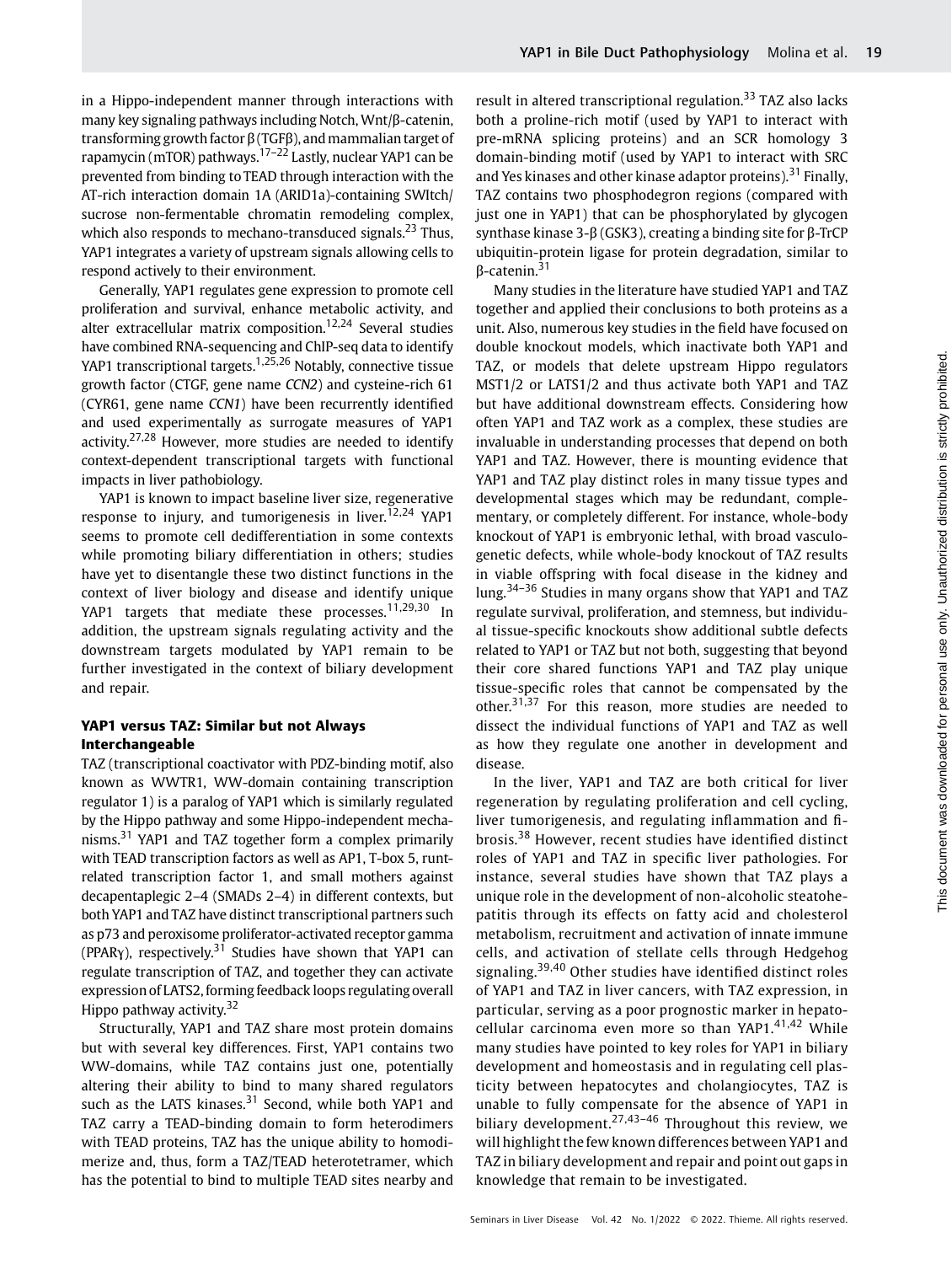# Liver Development

## Hepatocyte and Biliary Differentiation during Liver Development

Here, we will discuss general principles of liver development, which have been elucidated mostly in rodent and zebrafish models. Foregut endoderm undergoes specification at E8.5 through the expression of forkhead box (Fox) A1/A2/A3 and GATA4 transcription factors. Secreted bone morphogenetic proteins (BMP) and fibroblast growth factor (FGF) ligands from the growing septum transversum mesenchyme and cardiac mesoderm promote the induction of liver progenitor cells (LPCs), hepatoblasts, from the foregut endoderm. Hepatoblasts begin to migrate into the septum transversum mesenchyme at E10.5, forming cords and proliferating to expand the growing liver bud.<sup>47</sup> Around E13.5, hepatoblasts begin to differentiate into hepatocytes. Most hepatoblasts show the upregulation of hepatocyte nuclear factor 4  $\alpha$  (HNF4α) and CCAAT/enhancer-binding protein, C/EBPα, and the downregulation of HNF1β, homeobox B, among other factors as they differentiate into hepatocytes. $47-49$  From E13.5 onwards through the first few weeks of postnatal development, hepatoblasts gradually mature into hepatocytes and adopt the unique structural and metabolic features of the mature liver acini, with polarized canaliculi for bile transport and strictly zonated metabolic functions.

The process of intrahepatic biliary differentiation and morphogenesis is outlined in ►Fig. 2A. Molecular studies have identified that the process of biliary differentiation starts as early as E11.5 in mice, although most morphological studies have been able to identify primitive biliary cells around E13.5.48,49 Mesenchymal cells surrounding the immature portal veins express the Notch ligand Jagged1, which binds to the Notch2 receptor in neighboring hepatoblasts to induce the formation of the ductal plate around E13.5.<sup>50</sup> Ductal plate cells and hepatoblasts also express TGFβ receptor II (TGFßRII), which allows them to respond to TGFβ ligands produced around and by the periportal mesenchyme.51,52 However, these ligands exert their activity only in a tightly controlled gradient extending outwards from the portal vein, regulated by a precise ratio of CCAAT/enhancer-binding proteins, C/ebpα and C/ebpβ, resulting in stimulation of a layer of hepatoblasts directly adjacent to the ductal plate.<sup>53</sup> Notch and TGFB signaling form part of feedback loops that contribute to a gene regulatory network by activating the biliary transcription factors, SRY-box transcription factors Sox9 and Sox4, which are essential for biliary morphogenesis, along with HNF6, Onecut2, and HNF1β, which also contribute to limiting TGFβ signaling to only two layers of portal hepatoblasts.<sup>54</sup>

If the ductal plate is properly induced, ductal plate cells undergo a variety of changes to mature into functional biliary epithelial cells (BECs), or cholangiocytes. Cell polarity is established very early on, as visualized by polarized expression of osteopontin1 and ezrin (a junctional protein) along with the appearance of primary cilia on the apical membrane.<sup>51</sup> Polarization is also integral to lumen formation and apical constriction which marks the gradual morphological maturation of cholangiocytes.<sup>55,56</sup> A combination of cytoskeletal mechanical forces and early bile acid flow from the nascent hepatocyte canaliculi contributes to the reorganization of plate cells to form ductal structures in parallel to the portal veins around E18.5.<sup>51,57</sup> A basement membrane secreted by adjacent portal mesenchymal cells containing laminin-α1 initially supports the ductal plate, but as the cholangiocytes differentiate they secrete their own basement membrane containing laminin-α5 which wraps around the nascent duct.<sup>58</sup> Ductal plate cells left out of the growing bile ducts continue to express Sox9 for some time but ultimately develop into periportal hepatocytes; a small population of hybrid  $Sox9+$  hepatocytes remains into adulthood, with potential implications in liver regeneration.<sup>59,60</sup> At the same time, the differentiating cholangiocytes and hepatocytes secrete vasculogenic factors to regulate the formation of hepatic arteries from periportal mesenchymal cells.<sup>61,62</sup> Despite our understanding of the process of biliary morphogenesis, there remain many gaps in our knowledge of the molecular mechanisms which underlie these subtle, coordinated, and yet highly pertinent changes.

Finally, at maturity, the portal veins, bile ducts, and hepatic arteries form a parallel system of vessels known as the portal triad. Blood flows from the portal vessels through the liver sinusoids (fenestrated capillary system) toward the central veins, creating an oxygen gradient, while bile produced in hepatocytes flows in a counter-current manner toward the bile ducts. $63$  As hepatocytes mature, they adopt different phenotypes based on their proximity to either portal triad vessels or central veins. Periportal hepatocytes perform gluconeogenesis, cholesterol biosynthesis, and urea metabolism, whereas pericentral hepatocytes, responsive to Wnt/β-catenin signaling, perform glycolysis, bile acid biosynthesis, and glutamine synthesis, thus creating zonation of opposing metabolic processes, which is a hallmark of the mature liver.<sup>64</sup>

# Development and Maturation of the Extrahepatic Biliary Tree

The extrahepatic bile ducts (EHBDs) consisting of the common bile duct, gallbladder, and cystic duct connect the intrahepatic bile ducts at the perihilar region to the pancreatic ductal system and transport bile to the intestine. The EHBDs are also closely associated with peribiliary glands (PBGs), a network of mucinous and serous acini connected with the bile duct lumina and supported by a network of connective, vascular, and nervous tissue which may act as a multipotential stem cell niche.<sup>55,65,66</sup>

Although the EHBDs are thought to arise from the hepatic bud in humans, in mice the EHBDs arise from the ventral pancreatic bud as shown by recent lineage tracing studies.<sup>67</sup> An SRY-box transcription factor 17 (Sox17)-positive and pancreatic and duodenal homeobox 1 (Pdx1)-positive progenitor population arising from the foregut endoderm and ventral pancreatic bud give rise to the pancreas and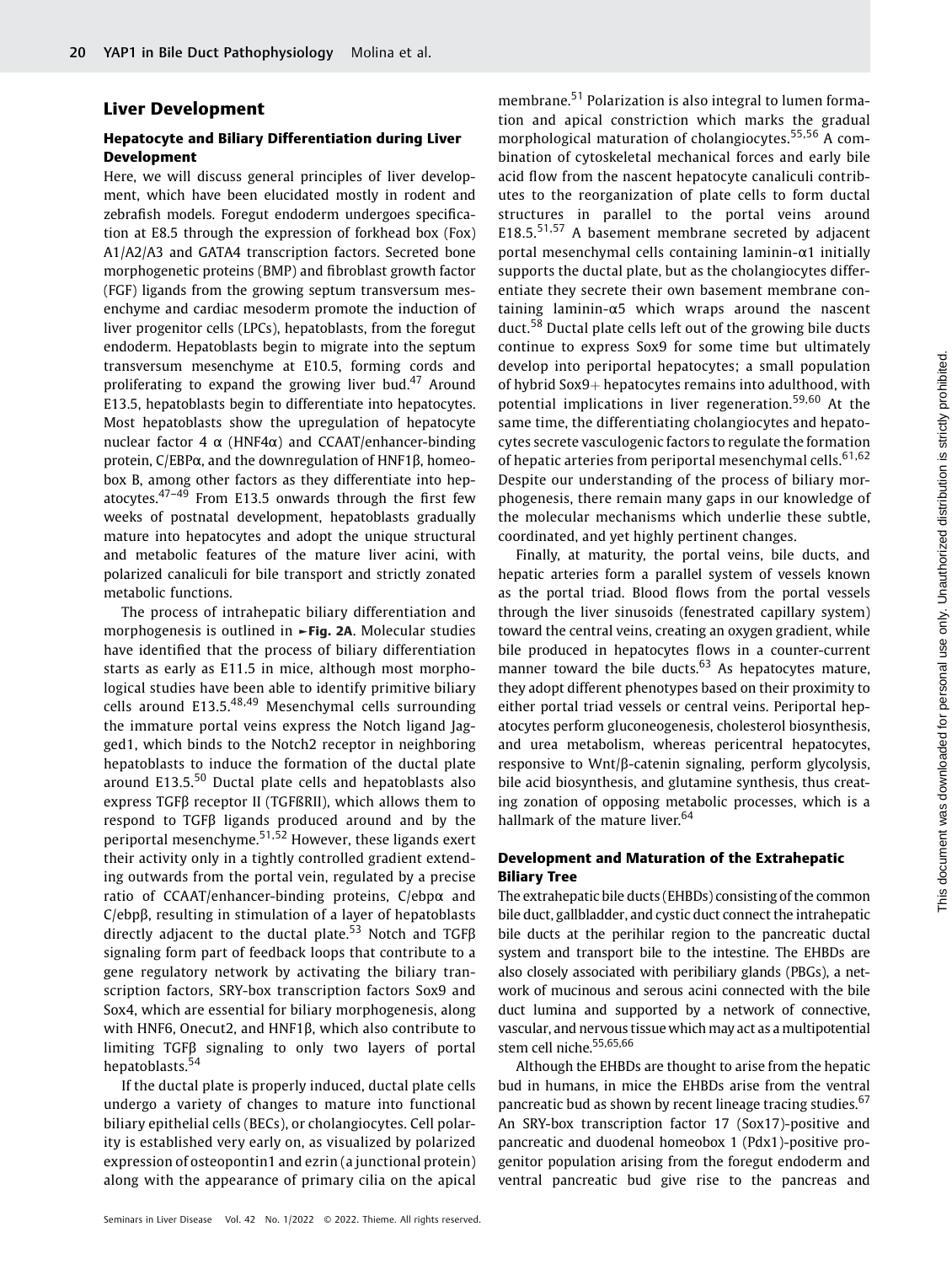

Fig. 2 Timeline of intrahepatic biliary development and potential roles of YAP1 in intrahepatic biliary differentiation and morphogenesis during development. (A) Notch activation is evident in earliest biliary cells adjacent to portal mesenchyme during early liver development from embryonic day 11 to 13 (E11–E13). These cells begin to mature as cholangiocytes, whereas a second layer of biliary cells appears from immature hepatocytes as hepatocyte-specific transcription factors like HNF4α are shut-off and biliary transcription factors like Sox-9 are tuned on, under the influence of TGFβ from portal mesenchyme. Eventually both layers of biliary cells come together to form a duct composed of maturing and polarizing cholangiocytes with appropriate surrounding laminin. (B) Potential roles of YAP1 in regulating biliary differentiation in the first and second layers of hepatoblasts which eventually form the mature bile ducts. (C) Potential roles of YAP1 in biliary cell polarization and laminin deposition during bile duct maturation.

pancreatic ductal system, the duodenum, and the EHBD network.<sup>68</sup> Haploinsufficiency of Sox17 leads to malformation or agenesis of the gallbladder with defective contractility and function, although other parts of the EHBD network are not as drastically affected. $69$  Hes1 null mice showed major dysgenesis of the EHBDs along with expression of ectopic pancreatic cells, suggesting that Notch activity is involved in promoting and maintaining biliary differentiation while simultaneously blocking pancreatic acinar differentiation from common progenitors.68,70 Activation of transcription factors including hematopoietically expressed homeobox protein (Hhex), Hnf6, and Hnf1β, along with BMP and FGF signals from the adjacent mesenchyme, has also

been shown to play a critical role in EHBD formation.<sup>67,71,72</sup> Multiple mechanical signals regulated by Eph/Ephrin interactions regulate the formation of a continuous lumen from differentiating cholangiocytes.<sup>73</sup> Finally, there is some evidence that the Wnt and Hippo pathways contribute to EHBD formation, both within the biliary cells themselves and also from nearby hepatocytes.<sup>55,67,74</sup>

However, the mechanisms regulating EHBD formation and the functions of each of these signaling pathways remain to be further elucidated. Furthermore, we still do not understand how the EHBD and intrahepatic bile duct (IHBD) networks interact during development to establish a seamless tubular network.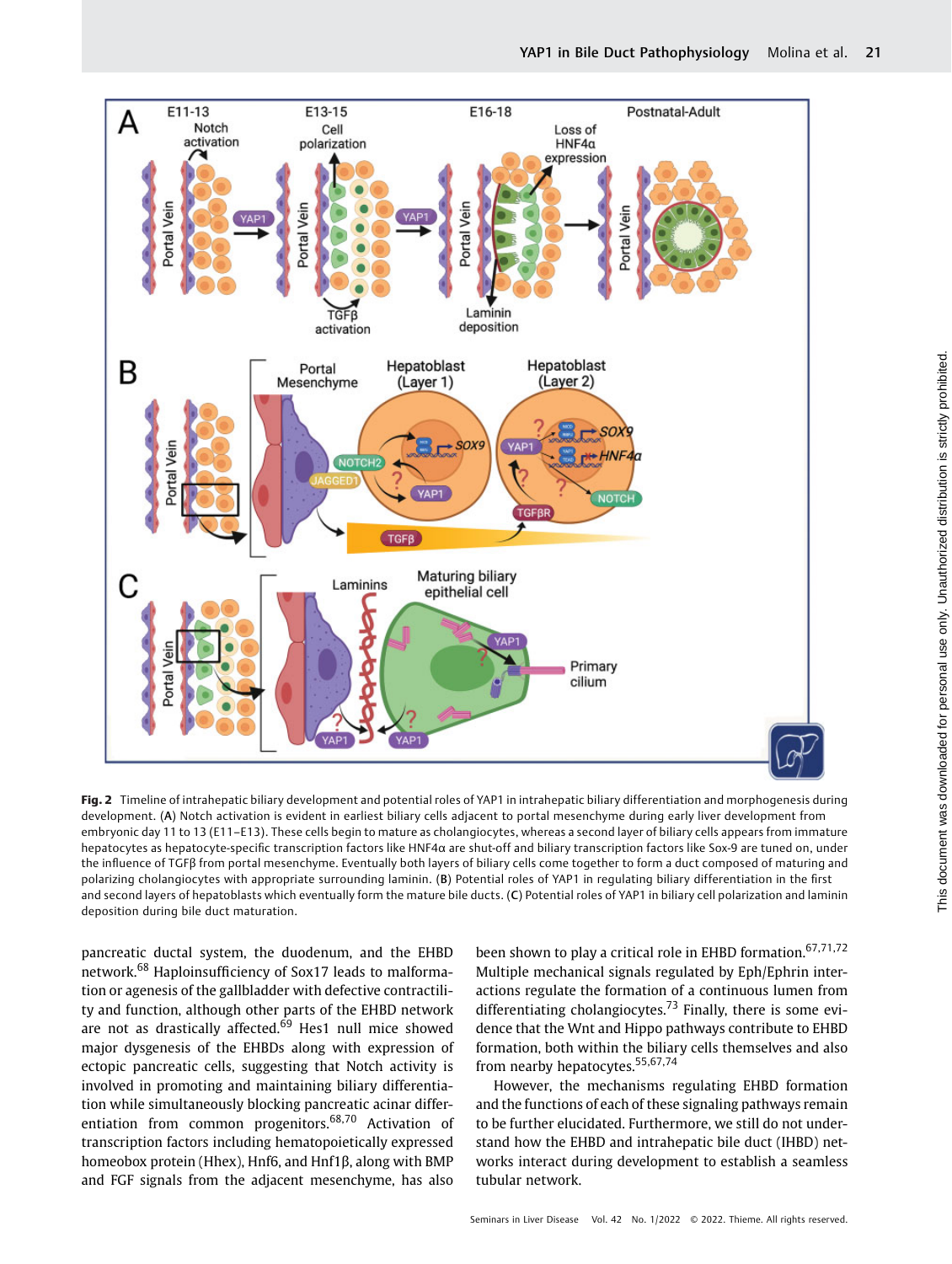#### Role of YAP1 in Liver Development

#### Role of YAP1 in Intrahepatic Bile Duct Formation

At E10-12, YAP1 is present in both the nuclei and cytoplasm of hepatoblasts, but its function in this context is unknown.<sup>75</sup> Recent analysis of a publicly available single-cell RNAsequencing data from developing mouse livers between E10.5 and E17.5 also showed low levels of YAP1 expression in cells classified as hepatoblasts and hepatocytes, with a comparative increase in YAP1 expression in developing BECs over the course of their differentiation.<sup>46,49</sup> Canonical YAP1 targets, Ccn1 (Cyr61) and Ccn2 (Ctgf), were also found to be minimally expressed in hepatoblasts but were comparatively much more strongly expressed in developing BECs, suggesting that YAP1 activity is restricted to the cholangiocyte population.<sup>46</sup> Nonetheless, using FoxA3-cre, YAP1 was deleted from hepatoblasts during early murine liver development.<sup>46</sup> This led to a complete loss of intrahepatic biliary tree in the knockout mice. Intriguingly, YAP1 loss did not impair Notch signaling in the ductal plate, and hence, YAP1 appears to not be necessary for Notch-driven initiation of biliary differentiation in the ductal plate. Interestingly, deletion of YAP1 from the early hepatoblasts did not impair hepatoblast differentiation into hepatocytes, suggesting that YAP1 is dispensable in the hepatocyte differentiation trajectory of the hepatic progenitors.<sup>46</sup>

YAP1 loss from hepatoblasts interfered with biliary morphogenesis in several ways (►Fig. 2B,C). First, in the absence of YAP1, we observed persistent expression of HNF4 $\alpha$  in hepatoblasts adjacent to the ductal plate. YAP1 seems to be necessary for the differentiation of the second layer of BECs, and the absence of YAP1 impairs the integration of this cell layer with the ductal plate, leading to failure of ductal morphogenesis and the absence of an intrahepatic biliary tree. This defect may be cell autonomous, suggesting that the two layers of developing BECs differentiate in different ways. Indeed, many developmental models of impaired bile duct morphogenesis result in what appears to be a "pause" between the formation of the first and second layers of developing BECs. $58,76,77$  YAP1 may play a unique role in activating a biliary program and perhaps repressing HNF4 $\alpha$  in the second layer ( $\blacktriangleright$ Fig. 2B). It has been shown that YAP1 can regulate both HNF4 $\alpha$ expression and its genome binding distribution in mouse hepatocyte lineage, so YAP1 may be critical for turning off a hepatoblast/hepatocyte genetic program in favor of a Notch-driven biliary program.<sup>30,43</sup> In this case, Notch signaling may be upstream of YAP1 activation in the first layer but downstream of YAP1 signaling in the second layer (►Fig. 2B). Indeed, YAP1 has been shown to upregulate Notch2 and Jagged1 gene expression, directly or indirectly via CCN1, and to activate Notch signaling in mature hepatocytes and in various liver cancers.17,18,43,78–<sup>80</sup> Likewise, Notch signaling has been shown to activate YAP1 in various mouse models of liver cancer, particularly those with biliary phenotype, and they can engage in a positive feedback loop that promotes hepatocyte transdifferentiation into biliary-like cells.<sup>18,19</sup> Thus, the relationship between Notch and YAP1 signaling in early biliary development remains a key area of research interest.

The observed phenotype may also result from impaired cell–cell communication from the portal mesenchyme to ductal plate cells as well as from ductal plate cells to adjacent hepatoblasts. In particular, TGFβ signaling originating from the portal mesenchyme is critical for the formation of the second layer during bile duct morphogenesis.<sup>43,52,77</sup> Also, it was shown to drive hepatocyte-derived biliary regeneration in a mouse model of Alagille syndrome (ALGS) in which Notch signaling was impaired.<sup>81</sup> YAP1 may be a downstream mediator of TGFβ signaling in developing hepatocytes, regulating their fate-switch to form a second layer of biliary cells and downregulating HNF4 $\alpha$  ( $\sim$ Fig. 2B).<sup>43</sup> Studies have identified numerous forms of cross-talk and positive feedback between YAP1 and TGFβ signaling, including in hepatocytes, hepatic stellate cells, and various cancers, and it is known that the SMAD transcription factors can bind to YAP1 and mediate its gene regulation, although this relationship has not been clearly examined in liver development or in cholangiocytes.<sup>82–84</sup> More conclusive studies are needed to elucidate these mechanisms.

Third, the formation of primary cilia was impaired in developing BECs after YAP1 loss, suggesting a defect in cell polarization in the ductal plate (►Fig. 2C). Another recent study showed that impaired formation of primary cilia interfered with YAP1 activation in biliary development, which combined with our data may suggest a positive feedback loop between regulation of YAP1 activity and signaling functions associated with primary cilia in developing BECs.<sup>76</sup> Finally, YAP1 loss resulted in the absence of laminin deposition in the basolateral side of the ductal plate (►Fig. 2C). Impairment of laminin–integrin signaling has also been shown to block murine bile duct morphogenesis.<sup>58</sup> However, whether YAP1 directly regulates the synthesis of laminins and integrins and/or whether this process depends on communication with the adjacent portal mesenchyme remains unclear.

Several other studies have also implicated YAP1 as an essential factor regulating biliary development. Deletion of YAP1 during mid-late embryonic development using Crerecombinase driven by the Albumin promoter (Alb-Cre) results in a marked paucity of bile ducts postnatally, causing long-term cholestatic injury and failed attempts by the liver to regenerate cholangiocytes. $85$  On the contrary, inducing the expression of constitutively active YAP1 (S127A) in mature hepatocytes was shown to activate Notch signaling and promote the expression of biliary markers such as Sox9 and resulted in the dedifferentiation of hepatocytes into oval cells, resembling LPCs.<sup>44</sup> Similarly, deletion of upstream regulator Nf2 causes dramatic overgrowth of bile ducts, a phenotype which is completely ablated in the absence of YAP1.<sup>85</sup> A previous study suggested that the overgrowth of bile ducts due to Alb-Cre Nf2-deletion and subsequent YAP1 activation was ablated by Notch2 deletion, suggesting Notch activity may be downstream of YAP1 in bile duct development.<sup>79</sup> However, Notch2 deletion in this model did not completely prevent bile duct formation, suggesting YAP1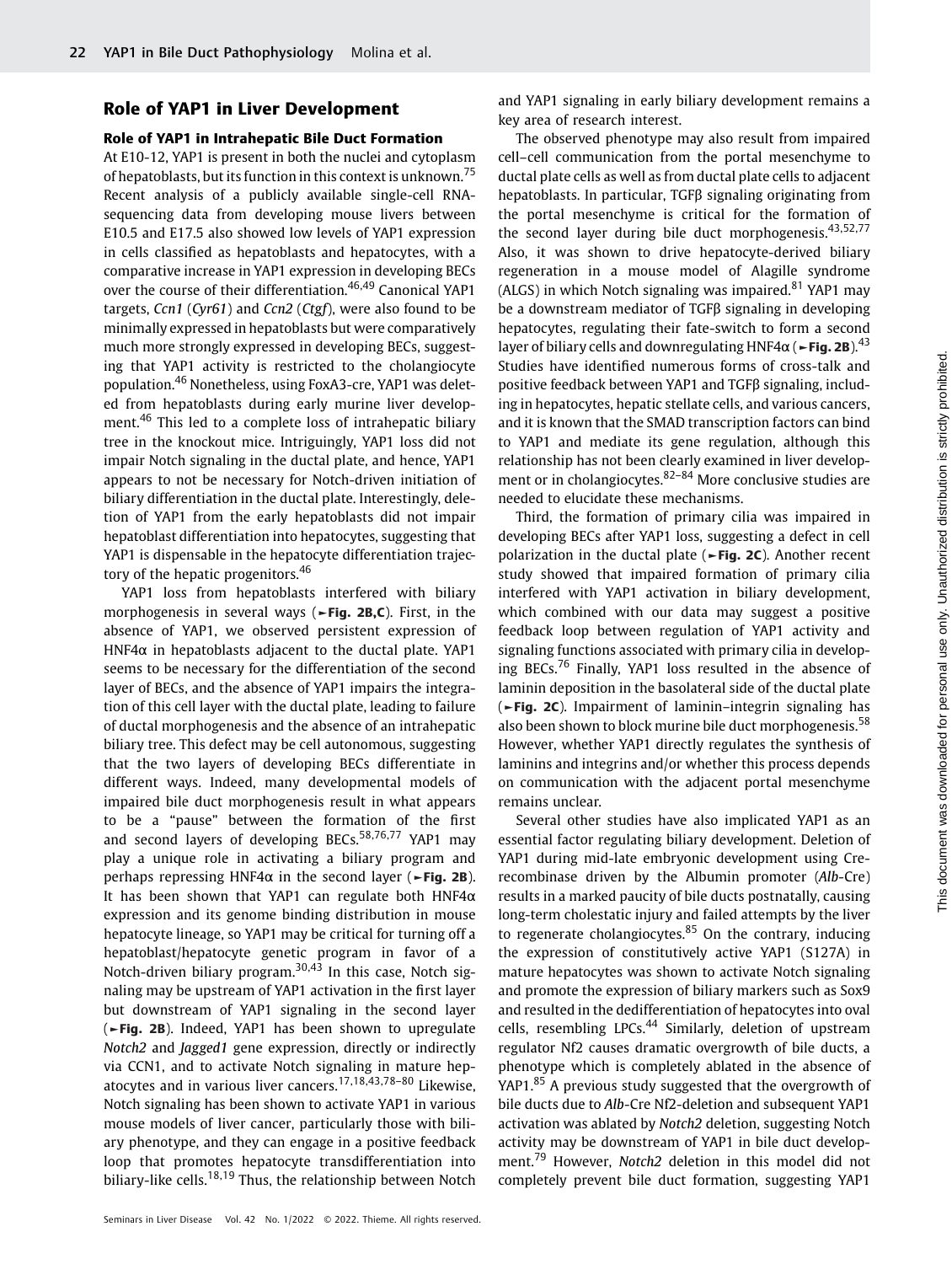may be regulating bile duct formation through additional signaling pathways.<sup>79</sup>

Importantly, activation of YAP1 through the Alb-Cre-mediated knockout of the upstream inhibitory kinases Lats1/2 in mid-late embryonic development resulted in abnormal overgrowth of ductular cells expressing immature biliary markers.<sup>43</sup> Lats1/2-negative hepatoblasts differentiated much more efficiently into BECs than hepatocytes in vitro, due to YAP1-mediated direct transcriptional upregulation of Tgfβ2 and transcriptional repression of Hnf4α. <sup>43</sup> Furthermore, YAP1 may signal upstream to activate both Notch and TGFβ signaling in both embryonic cells (in vitro) and adult liver epithelial cells, and both of these pathways play key roles in biliary development.<sup>43,44,52,81,83</sup>

Notably, deletion of both YAP1 and TAZ using the Alb-Cre model resulted in grossly similar biliary defects as Alb-Cre YAP1 single knockout.<sup>86,87</sup> However, Lee et al examined the effect of deleting either YAP1, TAZ, or both in the context of Alb-Cre LATS1/2 deletion and found that YAP1 and TAZ each exerted some influence on the level of biliary overgrowth, but only when both were deleted did the biliary lineage disappear altogether.<sup>43</sup> Furthermore, their histological analysis suggests some morphological differences in the biliary cell clusters after deletion of YAP1 and TAZ.<sup>43</sup> TAZ has also been implicated in positive feedback loops with Notch and TGFβ signaling in the above-mentioned studies together with YAP1, and TAZ can also regulate cross-talk between liver epithelium and associated mesenchymal cells.<sup>19,28,38,88</sup> However, no studies so far have looked at deletion of TAZ alone in the embryonic stages of liver development to fully differentiate the roles of YAP and TAZ in this process, which remains an open question of investigation.

#### Role of YAP1 in EHBD Development

Relatively less is known about the role of YAP1 in the development of EHBD. Intriguingly, one recent study showed that deletion of Hippo pathway regulator Sav1 in zebrafish resulted in abnormal or absent gallbladder development, abnormal intra- and extra-hepatic biliary morphology, and impaired bile flow through hepatocyte canaliculi.<sup>74</sup> Loss of Sav1 led to dysplastic and proliferative phenotype in developing biliary cells causing masses resembling cholangiocarcinoma, as well as loss of cell polarity throughout the hepatobiliary epithelium. There was an elevated expression of both Yap1 and Taz, but concomitant Yap1 deletion did not rescue lethality of the Sav1 null phenotype. Re-expression of Sav1 in hepatocytes rescued the phenotype and mostly restored biliary morphogenesis and gallbladder formation, suggesting an unexpected non-cell autonomous role for Hippo/YAP1 signaling in regulating intra- and extra-hepatic biliary development through an unknown hepatocyte function. Nevertheless, Sav1 null zebrafish with hepatocyte Sav1 re-expression eventually developed cholangiocarcinomalike gallbladder masses, suggesting that YAP1 has to be tightly controlled to regulate the homeostasis of gallbladder epithelium. Indeed, YAP1 has been found to be highly expressed in cholangiocarcinoma, both intra- and extrahepatic, and elevated YAP1 histologic expression correlates

with a worse prognosis in gallbladder cancer.<sup>89,90</sup> Further study is needed to investigate the functions of YAP1 and TAZ in the development of the EHBDs and how this may impact associated disease.

# Principles of Biliary Repair and Regeneration: A YAP1 Perspective

#### Overview of Cholangiocyte Response to Injury

The biliary system is sensitive to injury, and many acute and chronic liver injuries can result in damage to the bile ducts. Intriguingly, the liver reacts to such injuries and mounts diverse reparative responses, albeit with varying degrees of effectiveness. Under normal conditions, mature cholangiocytes are quiescent, secretory cells which regulate the transport and composition of bile.<sup>91</sup> Studies in mice have distinguished two types of intrahepatic cholangiocytes by location, morphology, and function: large cholangiocytes, found in large IHBDs and EHBDs, and small cholangiocytes, found in the peripheral liver parenchyma.91,92 While large cholangiocytes respond to secretin signaling to regulate the secretion of bicarbonate and water to modulate bile fluid composition, small cholangiocytes do not normally express secretin receptor and instead rely on  $Ca^{2+}$ -mediated signaling pathways to adjust bile fluid composition.<sup>93</sup>

All cholangiocytes are sensitive to injury and activate a variety of responses (►Fig. 3A). The proliferation of cholangiocytes following to replace the demise of a damaged cholangiocyte is a common injury response. Sustained injury to bile duct cells, however, can result in the chronic proliferation of remnant cholangiocytes and their expansion to constitute what is commonly referred to as ductular reaction. The ductular reaction can be composed of orderly or more haphazard expansion of cholangiocytes of varying morphology; it occurs initially around the portal vein and can reach deeper into the liver parenchyma toward the pericentral zone depending on the type, extent, and duration of injury. $94-97$  The ductular reaction may arise from cholangiocytes, hepatocytes, or LPCs, such as hybrid Sox9 positive cells residing in the canals of Hering of rodents, or specific EpCAM-positive populations identified in human liver.<sup>98-100</sup> The ductular reaction itself may be comprised of LPCs expanding in the setting of injury, and numerous markers such as EpCAM, CD24, and CD133 have been used to isolate these cells and demonstrate their bipotentiality.<sup>97,99,101–104</sup> In addition, it has been shown that when large cholangiocytes are damaged, small cholangiocytes can expand and adopt the features of large cholangiocytes such as secretin receptor signaling to repopulate this niche, suggesting that small cholangiocytes may be more poorly differentiated within the spectrum of cholangiocyte identity.<sup>92,105</sup> This remains a topic of intense investigation and it seems that the source, extent, and fate of a ductular reaction depend on the severity of injury and which liver cell types are primarily affected.<sup>97</sup> The pathogenesis of the ductular reaction varies greatly based on the disease context and has been extensively reviewed elsewhere.<sup>95,106,107</sup>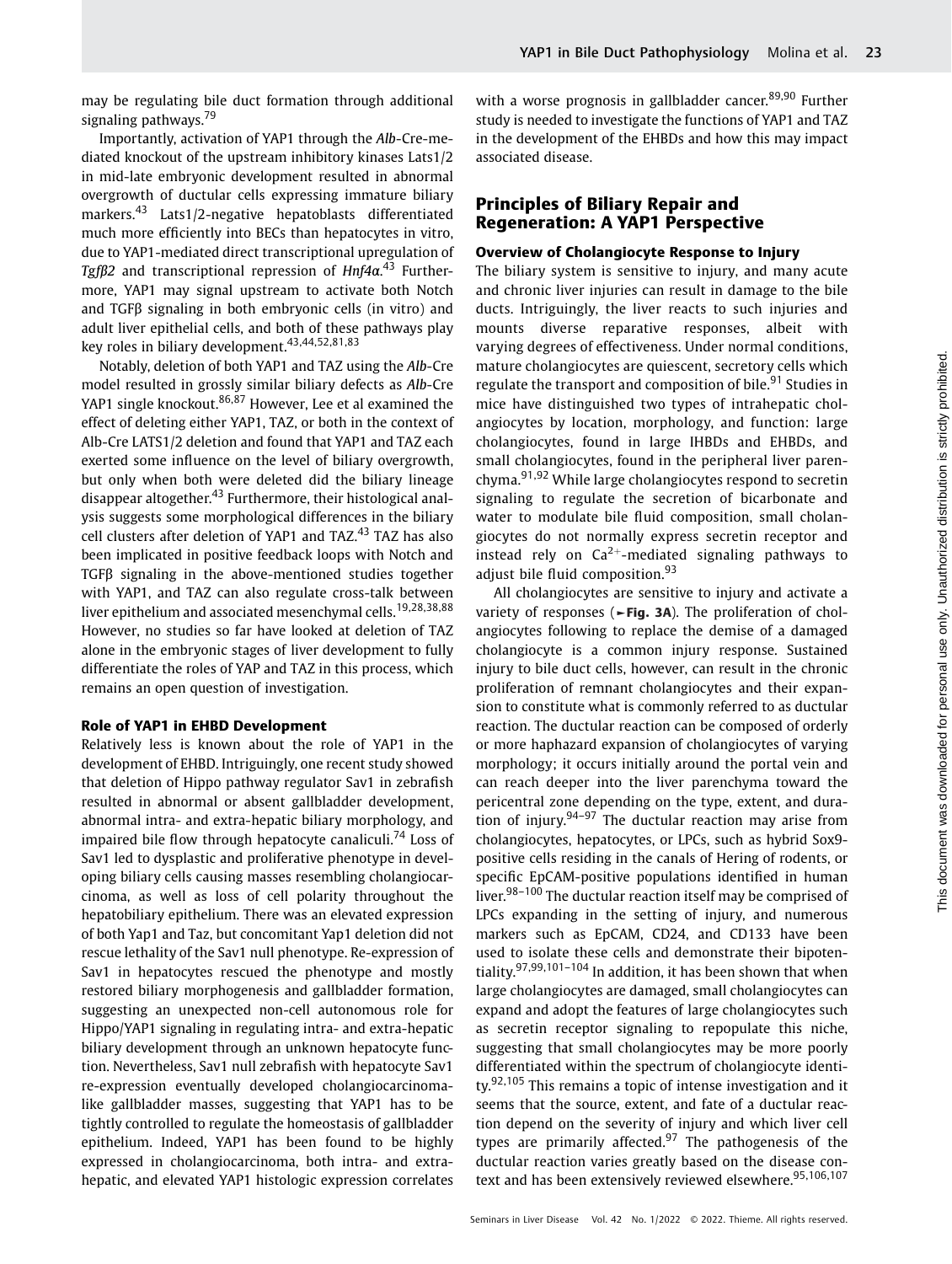

Fig. 3 Diverse roles of YAP1 in regulating cholangiocyte and hepatocyte responses to cholestatic injury. (A) YAP1 can induce proliferation as well as promote survival of cholangiocytes during injury. Its role in activating liver progenitor compartment is also recognized. Under certain chronic and uncontrolled injury, YAP1 activation in bile duct cells could lead to ductular reaction to induce pro-inflammatory and pro-fibrogenic gene expression and in turn promote disease progression. Likewise, YAP1 might also contribute to senescenceassociated secretory phenotype in bile duct cells. (B) YAP1 is known to directly induce hepatocyte to cholangiocyte transdifferentiation in adult livers. It could also lead to dedifferentiation of a mature hepatocyte to a progenitor cell which could in turn differentiate into a cholangiocyte. The role of YAP1 in liver progenitor cells arising from either peribiliary glands in the EHBDs or hepatic stem cell populations in the canal of Hering, especially in contribution to biliary repair, remains to be elucidated.

The ductular reaction has been associated with both alleviating the injury and contributing toward disease phenotype. Some studies have shown that added ductal cells contribute to collecting bile from the parenchyma and channel it out of the liver and, thus, prevent bile toxicity.<sup>96,108</sup> Activated cholangiocytes can also secrete and respond to a variety of cytokines, chemokines, and neuroendocrine signals and are closely associated with inflammatory infiltrates of neutrophils and macrophages as well as activated myofibroblasts.<sup>94,109-111</sup> In chronic injury, cholangiocytes may become senescent in response to DNA damage and oxidative stress, leading to cell cycle arrest and activation of a pro-inflammatory senescence-associated secretory phenotype.<sup>112,113</sup> Senescent cholangiocytes secrete classic cytokines such as IL1, IL6, CXCL1/2, and IL8 in addition to matrix metalloproteinases and other ECM remodeling factors, leading to autocrine and paracrine signaling to neighboring Kupffercells and stellate cells which respond in kind to these injury-related stimuli.<sup>112</sup> Chronically reactive cholangiocytes may contribute to worsening portal fibrosis and a pro-tumorigenic environment. The molecular basis of pro-inflammatory and pro-fibrogenic nature of reactive ductules is incompletely understood. Also, how the ductular reaction can be manipulated to promote favorable repair and minimize tissue damage is an area of active investigation in various laboratories. Finally, chronic severe biliary injury will often lead to duct loss through apoptosis of existing cholangiocytes and failure of proliferative regenerative mechanisms.109,110,112,114

The PBGs play an important role in the regeneration of large IHBDs and EHBDs as a source of stem cells with the potential to differentiate into hepatocytes, cholangiocytes, and pancreatic islet-like cells.<sup>65,66,99</sup> The PBGs seem to provide a source of BEC turnover in homeostasis, although at a very slow rate, and they can be activated to expand in the setting of injury as observed in rodents and human tissue.<sup>66,99</sup> PBGs are closely associated with loose connective tissue, the peribiliary vascular plexus, and unmyelinated nerve processes, suggesting that PBG epithelial cells can sense and respond to hormonal and neurotransmitter signals to drive the secretion of bile-modifying components and mucinous glycoproteins to create a barrier from toxic bile as well as components of mucosal immunity such as IgA and lactoferrin.<sup>66</sup> This close relationship has been implicated in the pathogenesis of EHBD diseases such as primary sclerosing cholangitis, as increased levels of bile duct fibrosis are associated with PBG hyperplasia in patients, possibly mediated by Hedgehog signaling.<sup>115</sup> Many more studies are needed to further characterize the similarities and differences between EHBD and IHBD responses to injury and clarify the functions of the PBGs in mediating biliary injury and repair.

## Role of YAP1 in the Cholangiocyte Response to Injury

YAP1 has been implicated in many aspects of the cholangiocyte response to injury, partly because it plays an important role in biliary homeostasis and response to environmental cues. YAP1 has been shown to be active in a subset of mature cholangiocytes during homeostasis and responds dynamically to increased levels of bile acids in mice, subsequently regulating transcription and activating downstream pathways like mitogen-associated protein kinase (MAPK)/extracellular signal-regulated kinase (ERK) signaling.<sup>27</sup> This process has been shown to depend on apical sodium-dependent bile acid transporter (ASBT)-mediated apical transport of bile acids into the BECs, as well as IQ motif containing GTPase Activating Protein 1 (IQGAP1)-mediated regulation of YAP1 nuclear localization in response to bile acid signaling. $27,116$  Loss of YAP1 in mature BECs results in cell death and activation of inflammation even under homeostatic conditions in a bile acid-dependent manner, while YAP1 helps prevent BEC cell death in the presence of pathologically elevated bile acids, such as the 3,5-diethoxycarbonyl-1,4 dihydrocollidine (DDC)-diet or cholic acid feeding.<sup>27</sup> Thus, YAP1 is critical for BEC survival and adaptation to changing levels of bile acids in homeostasis and disease settings.

YAP1 has also been shown to be essential for BEC proliferation and ductular reaction formation in varied injury models such as DDC-diet, bile duct ligation, choline-deficient ethionine-supplemented diet, and carbon tetrachloride injury.<sup>117–120</sup> Ablation of YAP1 in BECs, hepatocytes, or both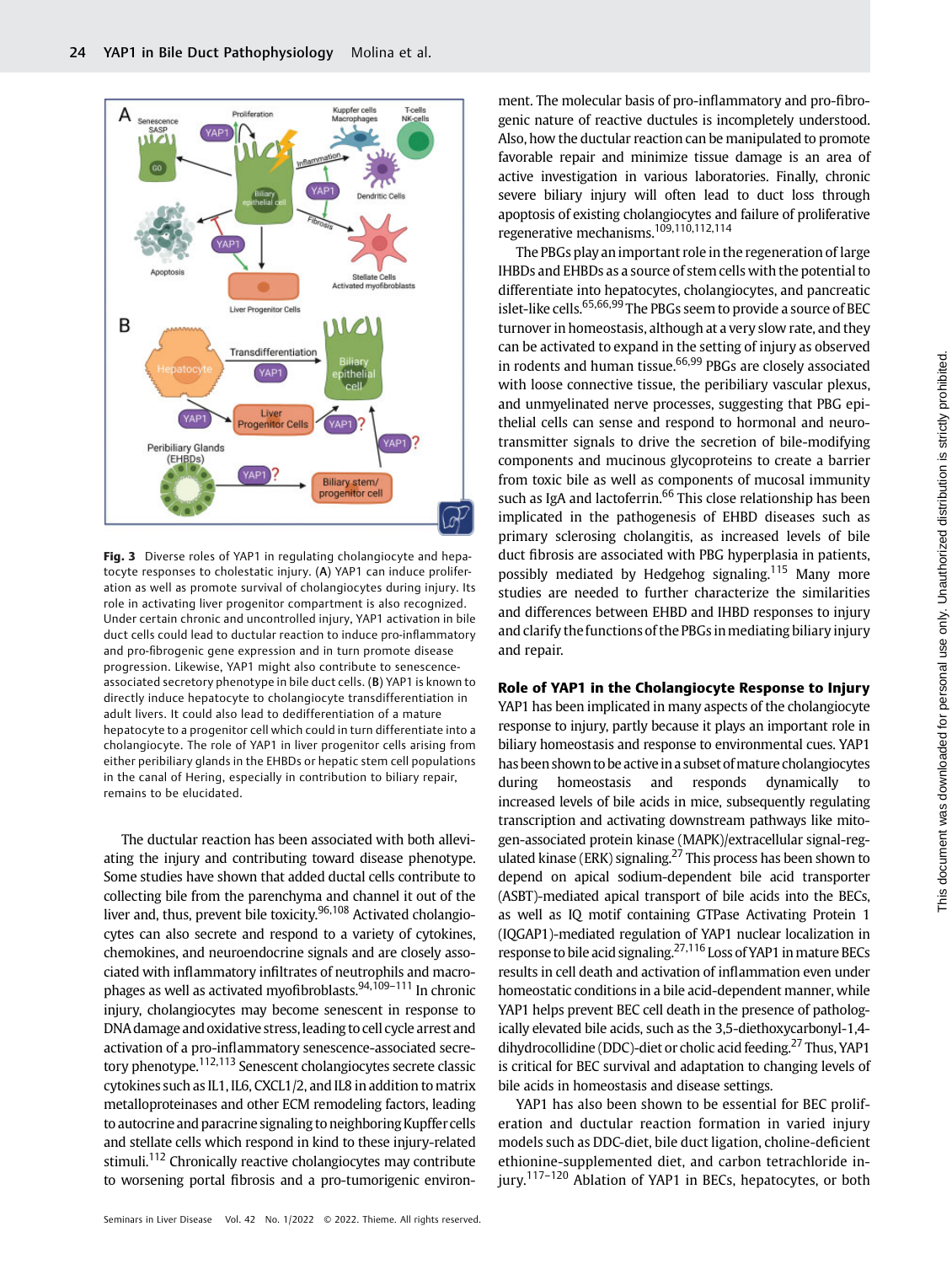causes dramatically reduced ductular reaction, with consequently worsened cholestatic liver injury. YAP1 is critical in regulating the ductular reaction originating from both BECs and hepatocytes in cell-autonomous ways, but YAP1 in hepatocytes may also indirectly regulate BEC proliferation and ductular reaction expansion.<sup>117–120</sup> This process may depend on mTOR activation and increased Survivin expression mediating pro-proliferative and anti-apoptotic signals.118,120 In addition, YAP1-target CCN1 (CYR61) signals in an autocrine manner in BECs to drive BEC proliferation and ductular reaction through integrin binding and subsequent activation of NF-κB and Jagged/Notch signaling.<sup>80</sup> Importantly, studies have not determined what role YAP1 may play in the activation and expansion of various stem cell populations in the liver, which remains to be investigated. The aforementioned studies use genetic models, which alter and/or label the majority of cholangiocytes and/or hepatocytes without targeting specific stem cell markers or fully characterizing the stem-cell properties of the ductular reaction. However, the profound impact of YAP1 loss on ductular reaction in these diverse injury models suggests that YAP1 is required for the ductular reaction to occur regardless of its source.

YAP1 activation in BECs also contributes to inflammation and fibrosis by regulating the production of cytokines such as CYR61 and CTGF from BECs and hepatocytes. CYR61 can act as a macrophage chemoattractant and also promote the activation of hepatic stellate cells, leading to increased fibrosis.28,80,121 CTGF from BECs can act in an autocrine manner through integrin binding to promote TGFβ signaling and collagen deposition associated with the ductular reaction, and deletion of CTGF reduces markers of fibrosis in the setting of cholestatic injury such as the DDC-diet model.<sup>119</sup> While TAZ has been shown to regulate similar gene targets as YAP1, so far we do not know what distinct role TAZ may play in BECs in homeostasis and regeneration.

#### Overview of Hepatocyte-Driven Biliary Repair via Transdifferentiation

Although once a controversial idea, numerous studies in rodents have demonstrated using lineage-tracing experiments that hepatocytes have significant plasticity and are capable of transdifferentiating into cholangiocytes to promote repair and regeneration, especially in the setting of chronic biliary injury  $(-$ Fig. 3B).<sup>122</sup> Various types of injury models targeting the murine biliary system have been used to stimulate this response, such as the DDC-diet model, bile duct ligation, and 4,4'-diaminodiphenylmethane biliary toxin. These studies have implicated pathways including Notch, Wnt-β-catenin, Hippo/YAP1, and TGFβ.<sup>27,44,81,123–126</sup> While many studies suggest that all hepatocytes have this potential, some studies have identified specific sub-populations of hepatocytes that may have greater repopulation capacity, such as telomeraseexpressing hepatocytes or a subset of Sox9-expressing portal hepatocytes, which may have different or enhanced cholangiocyte transdifferentiation capabilities. $60,127$  Also, despite the clear evidence of hepatocyte-derived cholangiocytes, questions remain about whether such response is durable especially when the injury abrogates and also whether these transdifferentiatied cells may be predisposed to neoplastic transformation in the long-term either spontaneously or following an additional insult.<sup>128</sup>

Recently, this regenerative response was convincingly observed in an animal model of ALGS with liver-specific developmental ablation of Notch signaling and HNF6. $81$ Intriguingly, despite the total failure of intrahepatic bile duct formation, many of these mice recovered and survived long term due to hepatocyte-derived de novo generation of bile ducts forming a three-dimensional, functional network.<sup>81</sup> This study demonstrated a role of TGFβ-signaling through TGFßRII for transdifferentiation and regeneration to occur. Phenotypic recovery over time has also been observed in some (but not all) murine models of ALGS.<sup>129,130</sup> Similar observations have been reported in a subset of Alagille patients making hepatocyte-derived biliary regeneration a likely therapeutic modality for improved biliary function in humans.<sup>131</sup>

## Role of YAP1 in Hepatocyte-Driven Biliary Repair via Transdifferentiation

Several studies have implicated YAP1 in hepatocyte transdifferentiation into biliary-type cells (►Fig. 3B). Notably, Yimlamai et al showed that conditional doxycycline-induced expression of YAP1-S127A (a mutant constitutionally active form of YAP1) in hepatocytes led them to express biliary markers such as pan-cytokeratin, SOX9, and HNF1β and change their morphology from large cuboidal epithelia to small, progenitor-like cells with increased nuclear-to-cytoplasmic ratio.<sup>44</sup> Using lineage tracing, they rule out activation of a pre-existing progenitor cell type and demonstrate that YAP1 activation caused almost 75% of individual, mature hepatocytes to dedifferentiate and adopt a ductal or progenitor-like state in a cell-autonomous manner. Transcriptional analysis showed that YAP1-activated hepatocytes underwent reprogramming with activation of Notch, TGFβ, and epidermal growth factor receptor signaling and downregulation of HNF4α expression. In particular, YAP1 was shown to regulate transcription of Notch2 and Sox9 and blocking Notch signaling through simultaneous deletion of RBPJ significantly abrogated hepatocyte transdifferation. Importantly, when YAP1-S127A expression was shut off, approximately 20% of transdifferentiated cells began to re-express HNF4α and return to a hepatocyte-like morphology, suggesting that continuous YAP1 activation may be necessary to maintain ductal differentiation.

Other studies have examined the role of YAP1 in mediating hepatocyte transdifferentiation in the context of biliary injury. For example, both Pepe-Mooney et al and Planas-Paz et al showed that biliary injury caused by DDC-diet treatment in mice could induce expression of YAP1 targets in hepatocytes and led to the formation of hepatocyte-derived duct-like structures, and this response was significantly abrogated when YAP1 was specifically deleted from hepatocytes.<sup>27,118</sup> Another study demonstrated that YAP1-mediated hepatocyte transdifferentiation and ductular reaction in the setting of DDC-diet injury was dependent on Arid1a-mediated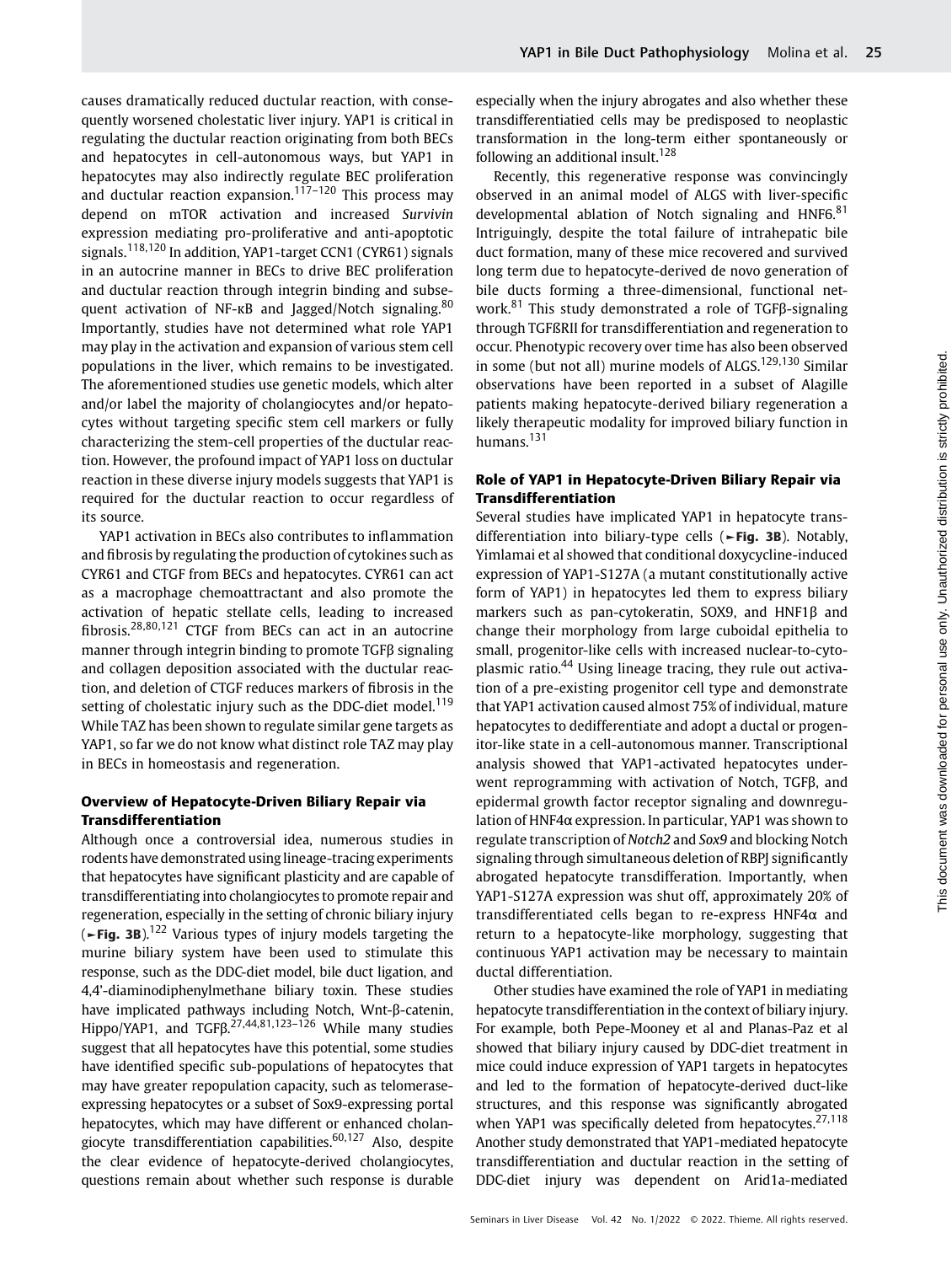chromatin remodeling, which opened the chromatin of thousands of genes implicated in hepatocyte reprogramming and created a permissive environment for gene expression modulation by YAP1 and other factors.<sup>132</sup> Classic pathways implicated in hepatocyte transdifferentiation as well as biliary development were impacted by Arid1a-mediated chromatin remodeling, including targets of Hippo/YAP1, TGFβ, MAPK, and WNT signaling. An indispensable role of YAP1 in the process of hepatocyteto-biliary transdifferentiation was also indicated on our recently characterized mouse model of Alagille-like syndrome due to YAP1 deletion from hepatoblasts by FoxA3-Cre.<sup>46</sup> Although other studies have shown that YAP1 activation drives the expression of hepatoblast markers and biliary markers in hepatocytes and promotes the formation of hepatocyte-derived hepatoblastoma or cholangiocarcinoma,  $18,44,133,134$  our study provides evidence that without YAP1 the liver cell identity shift cannot occur.<sup>46</sup>

#### Hepatocyte Adaptation to Cholestasis

One of the major functions of the hepatocytes is the production of bile which is channeled through biliary canaliculi, intrahepatic bile ducts, and, eventually, through extrahepatic biliary tree to the small intestine. However, the imperfect flow of the bile can lead to stagnation and bile accumulation, a feature referred to as cholestasis. Although cholestasis can be caused by a wide variety of pathologies, the end result is an increase in hepatic bile acids (as well as bilirubin, toxins, and heavy metals also excreted in bile) due to impaired bile processing and flow out from the liver through the biliary system. Since bile acids are in fact detergents essential for carrying lipids and for solubilizing lipids for absorption, these can themselves lead to severe cell injury and death both directly and indirectly by binding to cell death receptors and inducing oxidative damage.135,136 Bile acids also deplete cell membranes of cholesterol, resulting in altered lipid raft-associated signaling, and the subsequent elevated cholesterol synthesis results in hypercholesteremia and feedback effects on lipid metabolism.137,138

There is a complex system of feedback regulation by which hepatocytes respond to elevated bile acid levels, especially through interactions among bile acids and various nuclear receptors ( $\blacktriangleright$ Fig. 4). One central regular is the farnesoid X receptor (FXR) together with the small heterodimer partner (SHP), which responds to elevated bile acid levels in hepatocytes by downregulating transcription of Cyp7a1, a key rate-limiting enzyme in bile acid synthesis.<sup>136</sup>



Fig. 4 Overview of hepatocyte adaptation to cholestatic injury. Hepatocytes can adapt to increased cholestatic injury seen due to enhanced bile acids in the liver. Several key nuclear receptors sense an increased bile acid pool and begin inhibiting de novo synthesis in an attempt to decrease total bile acid content. They also reduce bile acid hydrophobicity through increased conjugation, increase phospholipid secretion into bile to decrease toxicity, reduce apical transport of bile acids if there is obstruction or limited biliary canalicular or ductal flow, and enhance basolateral efflux of bile acids into sinusoidal blood to promote their exit from the liver. Bile acids can also directly or indirectly result in YAP1 activation through changing the mechanical tension in the bile canalicular wall and altering Hippo pathway activity. Hepatocyte can, thus, undergo metabolic reprogramming of bile acids and at the same time decrease its general synthetic and metabolic functions while it turns on proliferative program to maintain mass, as was seen in an extreme case of complete intrahepatic biliary tree absence due to hepatoblast-specific YAP1 deletion in mice.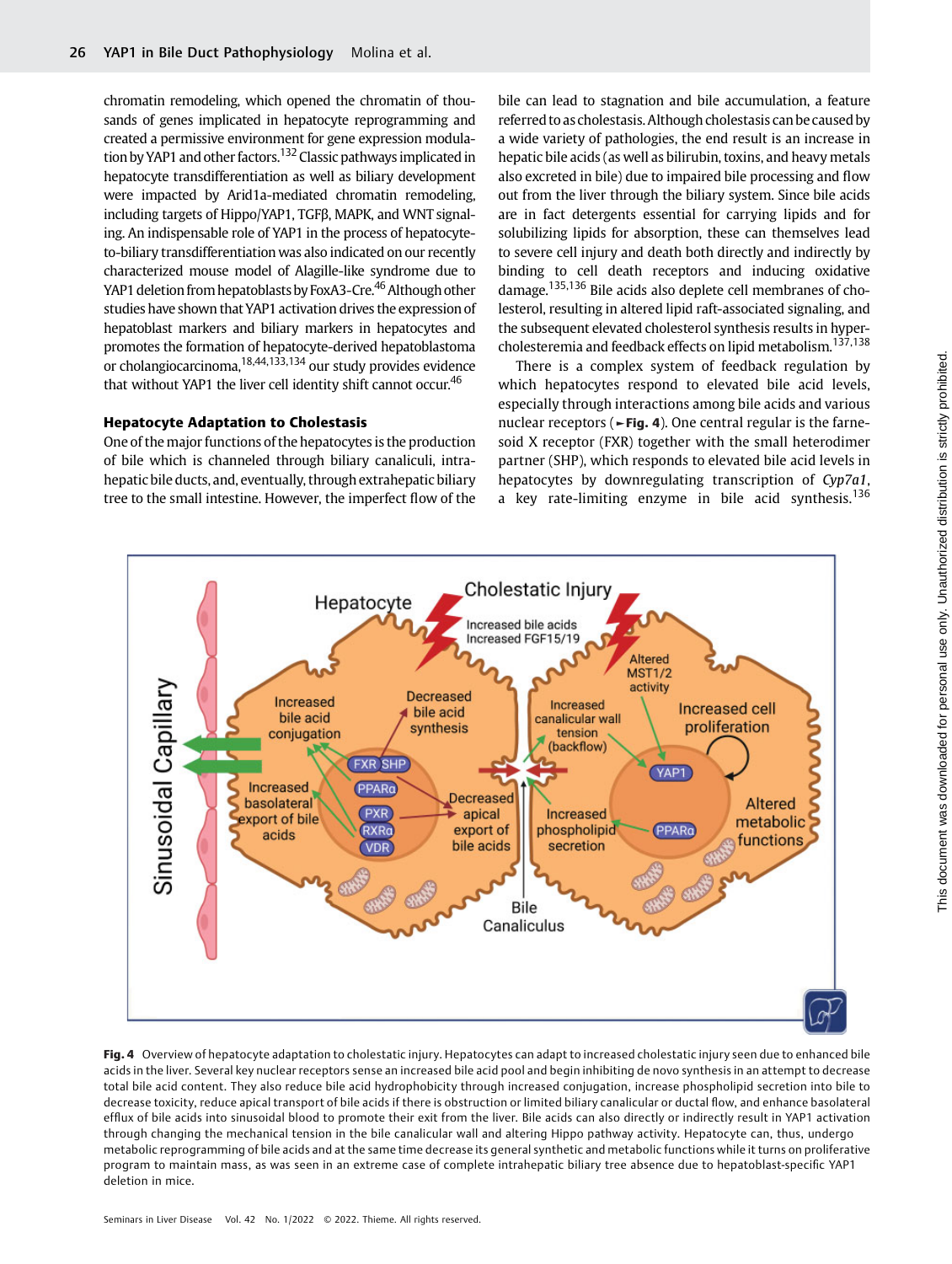In addition, FXR/SHP, pregnane X receptor, and vitamin D receptor among others form heterodimers with the retinoid X receptor  $\alpha$  to coordinate the expression of bile acid transporters (altering influx and efflux of bile acids from hepatocytes into the canaliculi or the serum to reduce intracellular accumulation) and phase I/II metabolizing enzymes (which conjugate bile acids to reduce their toxicity and increase hydrophilicity).<sup>136,139</sup> The PPARα, a key regulator of lipid and glucose metabolism, regulates genes promoting bile acid conjugation and phospholipid secretion into the bile, overall decreasing bile toxicity.136,139,140 Moreover, many of these receptors also regulate the secretion of inflammatory and pro-fibrotic cytokines as well as regulating the balance of pro- and anti-apoptotic signals.<sup>136,139,141</sup> This complex signaling network lies at the heart of the liver's adaptive response to cholestasis and is the subject of an intense investigation to develop therapeutics that amplify protective responses while reducing pro-apoptotic, pro-inflammatory, and pro-fibrotic signals.

Bile acids can regulate YAP1 activity in murine hepatocytes in various manners ( $\blacktriangleright$ Fig. 4). A recent study showed that MST1/2, core kinases of the Hippo pathway, act downstream of FGF15/19-FGFR4 to regulate the activity of SHP in a feedback loop between the liver and the intestine which regulates bile acid synthesis.<sup>142</sup> In the absence of MST1/2, SHP was destabilized, resulting in increased bile acid synthesis and an increased bile acid pool, causing direct and indirect activation of YAP1.<sup>142</sup> In addition, bile acid exposure alters hepatocyte cell adhesion and actin cytoskeleton structure, which can impact the distribution of scaffolding proteins like IQGAP1 which can transport YAP1 into the nucleus.<sup>116</sup> Another study showed that the quantity of bile acids being transported through hepatocyte canaliculi influences the size and tension of the actin cytoskeletal network attached to the canalicular junctions such that an increase in bile acid flow can increase the tension felt by the actin fibers resulting in increased YAP1 translocation to the nucleus.<sup>143</sup> Bile acid-dependent YAP1 activation in hepatocytes can also impact fibrosis and inflammation through many of the same mechanisms described above for cholangiocytes. For example, a recent study showed that taurocholate could induce the expression of CTGF in hepatocytes in a YAP1-ERK-dependent manner.<sup>144</sup> YAP1 activation also leads to hepatocyte proliferation and regeneration, which has been reviewed elsewhere.<sup>11,15,145</sup>

Besides managing bile acid toxicity directly, hepatocytes in the setting of cholestasis undergo a global transcriptional and functional reprogramming in response to injury ( $\blacktriangleright$  Fig. 4). This has been described in several studies of the MDR2 knockout mouse model, which mimics human progressive familial intrahepatic cholestasis (PFIC) by impairing phosphatidylcholine secretion into the bile canaliculi, resulting in chronic obstructive cholestasis.<sup>146</sup> In the first few months of injury, MDR2 KO livers show an increase in oncogenic pathways, pro-survival and pro-proliferative pathways, DNA-damage response pathways, and oxidative stress response.<sup>146</sup> While these pathways contributed to survival in the short term, the long-term activation of oncogenic pathways resulted in the development of hepatocellular carcinoma in MDR2 KO mice over 1 year of age.<sup>146–150</sup> Interestingly, it has been shown that bile acids can signal through the scaffold protein IQGAP1 to directly activate YAP1, which contributed to carcinoma formation in a model of severe cholestasis due to loss of FXR/SHP.<sup>116</sup> These models demonstrate the double-edged sword of liver adaptations to injury.

Adaptive transcriptional reprogramming was also observed following YAP1 deletion in hepatoblasts by FoxA3-Cre, after which YAP1 KO mice were able to survive long term despite the severity of disease due to a complete absence of IHBDs. $46$ Similar to MDR2 KO mice, YAP1 KO livers activated pathways promoting hepatocyte proliferation, regeneration, and survival. Interestingly, however, YAP1 KO hepatocytes completely reversed the direction of bile acid transport to overcome the lack of plumbing for bile excretion, while also altering bile acid metabolism to favor a more hydrophilic, less toxic profile ( $\blacktriangleright$  Fig. 4).<sup>46</sup> While this led to elevated levels of bile acids and bilirubin in the blood, it also prevented these toxic components from accumulating in the hepatic parenchyma, thereby reducing hepatocellular injury. The exact regulatory mechanisms responsible for this adaptation remain to be elucidated. Persistently elevated serum total and conjugated bilirubin levels in young children with ALGS are associated with more severe liver disease and decreased likelihood of spontaneous improvement over time, similar to that seen in the FoxA3-Cre YAP1 KO model.<sup>151</sup> The same adaptive changes in bilirubin and bile acid transport observed in YAP1 KO mice may be occurring in patients with severe disease and may indicate maximal hepatocyte adaptation in the context of failed biliary regeneration. Thus, YAP1 activation (or inactivation) in hepatocytes may be an important disease modifier in patients with ALGS and other biliary disorders requiring further studies. Overall, the surprising capacity of the liver to survive and adapt may be harnessed therapeutically to better understand how to support patients with chronic liver injury.

# Clinical Significance of YAP1 in Diseases with Developmental Loss of Bile Ducts

There are a variety of pediatric diseases affecting the biliary tree, caused by both genetic and environmental factors. Some diseases like PFIC involve not just cholangiocyte but hepatocyte dysfunction in biliary metabolism and transport. Not much is known on the role of YAP1 in PFIC, and more studies are needed to determine whether YAP1 impacts the role of hepatocytes in both causing and repairing cholestatic injury. In this section, we will focus on the potential roles of YAP1 in the pathogenesis of ALGS and biliary atresia (BA), two major pediatric cholestatic diseases caused by genetic developmental defects and/or injury to the developing biliary system.

#### Alagille Syndrome

ALGS is an autosomal dominant disorder arising from mutations in the *JAGGED1* ( $>90\%$ ) or *NOTCH2* genes which causes multi-system malformations including impaired formation of bile ducts in embryonic development.<sup>131</sup> Children also exhibit congenital cardiovascular abnormalities, vascular anomalies, renal disease, and skeletal abnormalities among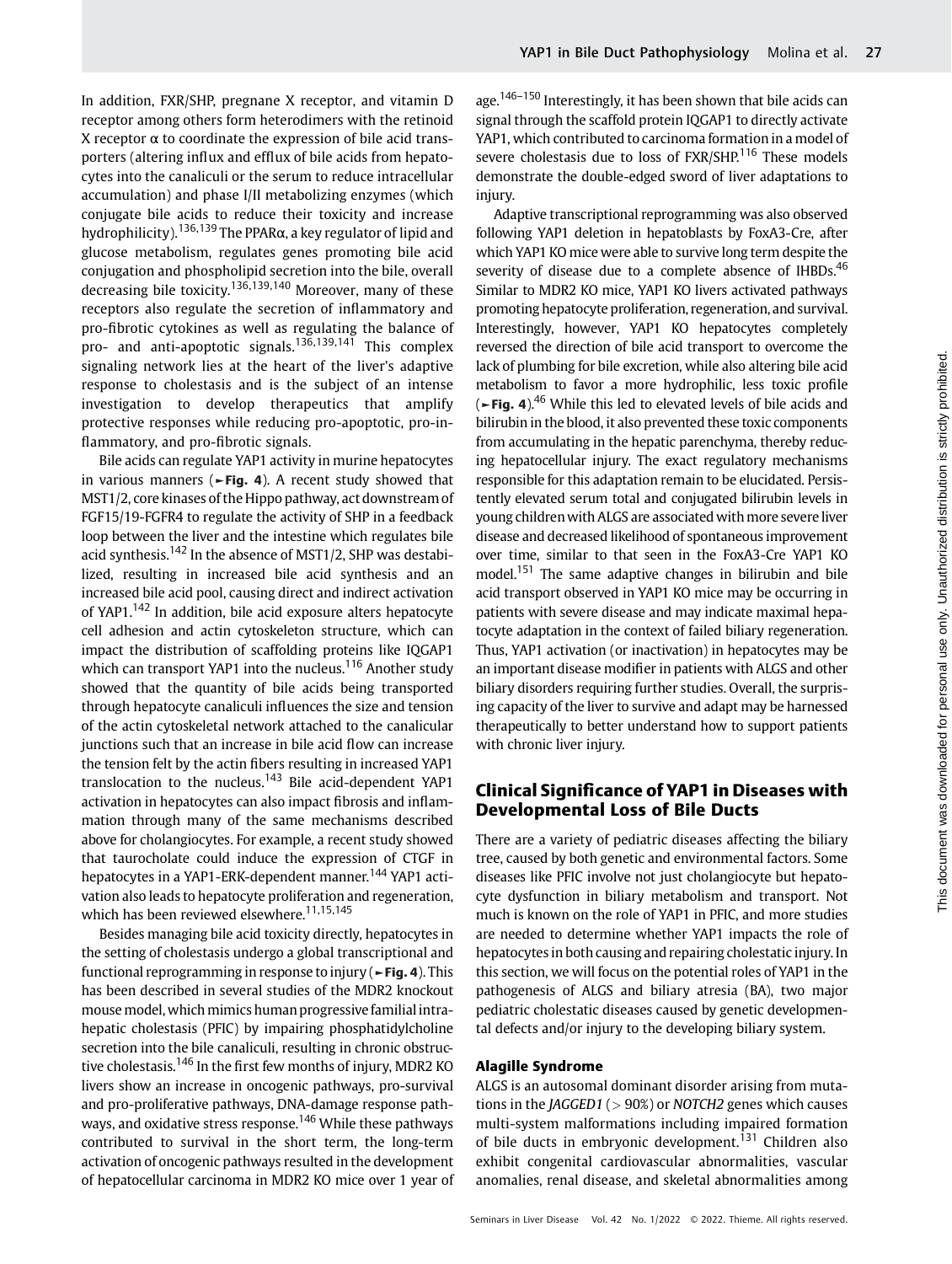others.<sup>131</sup> In addition, children with ALGS exhibit marked growth deficiencies, associated with decreased caloric intake and chronic fat malabsorption due to decreased bile secretion into the gut, although there may be additional factors.<sup>152</sup> According to the National Organization for Rare Disorders, the incidence of ALGS is estimated at 1 in 30,000 to 1 in 45,000 births.

One longitudinal study found that 89% of children with ALGS have cholestasis, ranging from mild to severe, and 75% exhibit bile duct paucity histologically.<sup>153</sup> According to a recent prospective study, only approximately 24% of children with bile duct paucity reach adulthood without a liver transplant, indicating the serious need for alternative therapies.<sup>154</sup> Interestingly, the penetrance of these mutations varies widely leading to variability in the extent of cholestasis and disease presentation, even among family members with the same mutation.<sup>131</sup> We lack a full understanding of the disease modifiers and relevant biomarkers that can help stratify or distinguish these patients during a critical treatment window.<sup>131,155,156</sup> Children with mild cholestasis, as measured by levels of serum bilirubin and alkaline phosphatase among others, often show improvement and resolution of disease over the first few years of life.<sup>131,155,156</sup> In contrast, persistently elevated serum total and conjugated bilirubin levels in young children with ALGS are associated with more severe liver disease and decreased likelihood of spontaneous improvement over time.<sup>151</sup>

The disease phenotype has not been correlated with the location or type of mutation in the JAGGED1 gene, suggesting that additional genetic or environmental modifiers greatly affect disease presentation and time course.<sup>157,158</sup> Studies in mice have shown that inactivating glycosyltransferases, such as Rumi which directly modify JAG1 and NOTCH2 proteins, further worsens the course of disease.<sup>130,159</sup> In addition, a genome-wide association study identified a single-nucleotide polymorphism in the THROMBOSPONDIN2 gene which was associated with more severe disease.<sup>160</sup> Further studies are needed to identify mechanisms of action of these modifiers and determine whether they can be targeted clinically.

As described above, multiple mouse models have shown that deletion of YAP1 or YAP1/TAZ in early or late liver development leads to bile duct paucity ranging from mild to severe, resembling the clinical phenotype of ALGS.<sup>46,85,86</sup> Whole-body knockout of YAP1 is embryonic lethal in mice due to defects in yolk sac vasculogenesis, suggesting that complete inactivation of YAP1 may be incompatible with survival and thus would not be found in children.<sup>34</sup> However, altered YAP1 regulation and/or decreased YAP1 function whether by genetic mutation in the YAP1 gene or associated signaling partners could compound the effect of decreased Notch signaling resulting in worsened overall phenotype. Likewise, specific studies need to assess YAP1 activity status in ALGS-like pathologies without known mutations in Jagged/Notch pathway or in cases of idiopathic bile duct paucity.

In addition, hepatocyte-derived regeneration of the biliary system may be an important component of the compensatory adaptation of livers in the setting of ALGS. While atopic expression of biliary markers such as CK7 in human hepatocytes is a common feature of most liver diseases, one study observed a dramatic accumulation of bipotential cells expressing both biliary and hepatocyte markers in the portal area of ALGS livers but noted that these cells did not express transcription factors classically regulated by Notch signaling, hypothesizing that they were arrested and unable to completely transdifferentiate into BECs.<sup>161</sup> Given the observational nature of most studies using human tissue, it is difficult to determine the origin and fate of these bipotential-appearing cells. Nevertheless, since YAP1 is a necessary driver of hepatocyte transdifferentiation to BECs, it seems a reasonable candidate for modulation to better understand and stimulate a functional regenerative response in patients.

#### Biliary Atresia

BA is a severe disease of infancy occurring in approximately 1 of every 15,000 U.S. births, characterized by severe inflammation and fibrosis of the extrahepatic biliary tree resulting in obstruction of bile flow and consequently acholic stools, jaundice, and hyperbilirubinemia.<sup>162</sup> While the extrahepatic biliary tree is often obliterated by the time of diagnosis, the intrahepatic biliary tree exhibits extensive proliferation and expansion associated with immune infiltration and activation of stellate cells, consistent with a ductular reaction attempting to increase biliary flow out of the liver.<sup>163,164</sup> Early diagnosis is the key for surgeons to attempt improvement of bile drainage via Kasai hepatoportoenterostomy, but even after surgical intervention many patients still have poor bile flow and progressive fibrosis leading to end-stage cirrhosis, and most patients with BA eventually require liver transplantation.162,165 Studies have uncovered multiple factors contributing to the pathogenesis of BA, including exposure in utero to environmental toxins or viruses, developmental abnormalities in bile duct morphogenesis, and dysregulated immune responses. Recent research has also identified multiple classes of BA based on incidence and histopathological features: (1) "developmental" BA with early onset and potential syndromic associations, (2) perinatal non-syndromic BA, (3) cystic BA, and (4) CMV-associated BA.<sup>162,166</sup> Studies are ongoing to further validate these classifications and target underlying mechanisms of disease, including reducing fibrogenic inflammation and improving biliary drainage.

Multiple studies have found significantly elevated cytoplasmic and nuclear expression of YAP1 in proliferative BECs in patients with BA as compared with BECs in non-BA neonatal cholestasis (including a few cases of ALGS, PFIC, and idiopathic bile duct paucity) as well as pediatric and adult control BECs.<sup>163,164,167</sup> In fact, nuclear YAP1 staining in BECs was highly sensitive and specific for a diagnosis of BA as opposed to other causes of neonatal cholestasis.<sup>163,164</sup> Increased YAP1 expression in BECs was also correlated with elevated fibrosis scores in patients with  $BA<sup>167</sup>$  Zheng et al also found that out of several known YAP1 targets, CTGF and ANKRD1 were significantly upregulated in BA livers and specifically localized in BECs.<sup>167</sup> A Hippo/YAP-related gene set was also found to be upregulated in BA liver samples as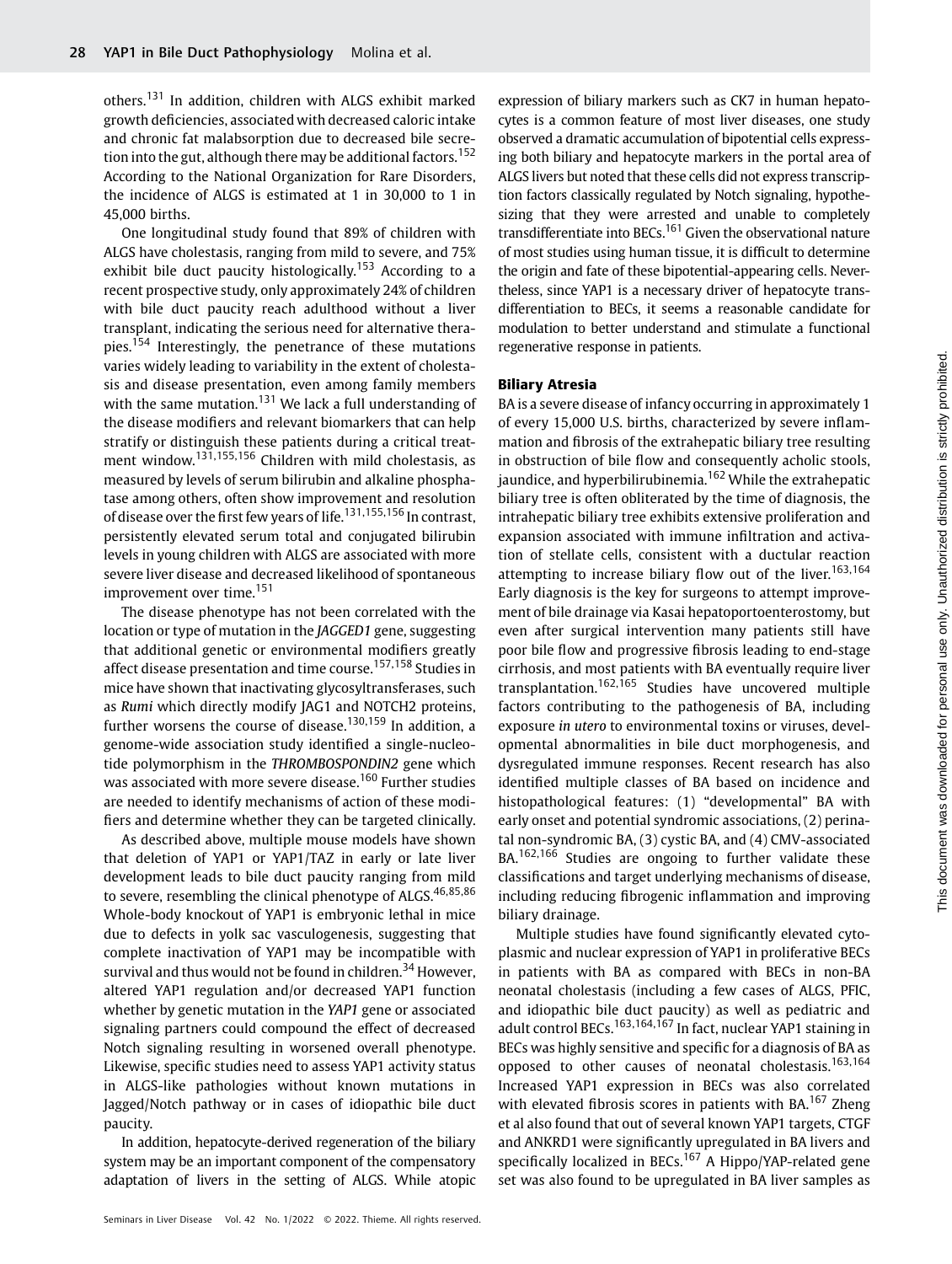compared with non-BA cholestatic disease and control samples.<sup>168</sup> Consistent with many murine studies as well as in vitro experiments using BA-like organoids, 169 YAP1 may be contributing to BEC proliferation in the ductular reaction, which is a classical feature of BA, as well as the activation of fibrogenic pathways in both BECs and activated stellate cells. Thus, YAP1 may be playing an important role in worsening the chronic, reactive component of BA disease. Persistent, progressive fibrosis after Kasai hepatoportoenterostomy is a major factor leading to mortality and/or liver transplantation in children with BA, for which there is no targeted treatment.165,170

In addition, YAP1 may be involved in embryonic defects leading to ductal plate malformations, which have been reportedly observed in approximately 10 to 50% of BA cases.171–<sup>173</sup> Indeed, several studies have shown that at least some patients with BA exhibit a hilar and perihilar ductal structure more closely resembling immature 11 to 15 weeks fetal ducts which have not coalesced into a continuous network, rather than postnatal ductal systems with distinct large branching ducts.<sup>174,175</sup> These malformations contribute to poor bile flow despite Kasai hepatoportoenterostomy and are associated with worsened survival, shorter time to liver transplantation, and longer periods of uncontrolled jaundice with an increased need for steroid treatment.<sup>171,172</sup> A few genetic studies among BA patients have begun to identify single nucleotide polymorphisms in genes such as JAG1 (Jagged1), ITGB2 (integrin subunit beta 2), VEGF (vascular endothelial growth factor), and GPC1 (Glypican 1) among others, pointing to possible roles of Notch signaling, cell polarization, and epithelial-mesenchymal cell communication in BA pathogenesis, all pathways which YAP1 has been shown to modulate as described above.<sup>162</sup> In addition to known infectious, toxic, and inflammatory components of BA pathogenesis, underlying defects in embryogenesis play a significant role in dictating the severity and progression of the disease and remain to be fully investigated.

# Concluding Remarks

YAP1 signaling adds to the resilience of liver, especially during chronic cholestatic injuries. YAP1 plays key roles both in cholangiocytes and in hepatocytes to allow for repair through the regulation of key target genes in these cells. YAP1 plays a key role in bile duct development independent of the Notch signaling pathway by directing the differentiation of immature hepatocytes to a second layer of bile ducts during prenatal murine hepatic development. YAP1 continues to play important role in bile duct homeostasis throughout development and adulthood. Its role in both biliary proliferation and promoting cholangiocyte survival during insults is unquestionable. However, prolonged YAP1 activation in cholangiocytes could result in chronic ductular reaction with increased inflammation and fibrosis and, hence, also contribute to disease pathogenesis. YAP1 in hepatocytes can also play an important role in repair. While its role in regulating hepatocyte proliferation normally is of lesser relevance, its ectopic expression in hepatocytes plays a

profound role in switching their cell fate to a cholangiocyte. This reprogramming allows hepatocytes to transdifferentiate into cholangiocytes during chronic injury to the ducts helping with their repair and maintaining bile flow.

Several general and specific questions remain in the field of YAP1 and TAZ function in the liver. YAP1 seems to promote cell dedifferentiation in some contexts while promoting biliary differentiation in others. The molecular basis of these two distinct functions along with their specific genetic targets needs to be addressed. How exactly YAP1 acts to commit cells to a biliary lineage during hepatic development also needs further mechanistic elucidation, whether it is turning off the hepatocyte genetic program in favor of a Notch-driven biliary program or acting as a downstream effector of TGFβ signaling to induce hepatocyte fate-switch to form the second layer of biliary cells, or regulating the effects of extracellular matrix on BEC differentiation state. Likewise, we do not know the specific downstream targets that YAP1 directly regulates to induce and sustain biliary fate in development or repair. In addition, no studies have looked individually at TAZ to identify its unique role in liver development. How much TAZ can compensate for the absence of YAP1 is an open question that will be important to address their redundant and unique roles in the liver, particularly when considering how to design pharmacological targets to modulate YAP1 and/or TAZ activity. How YAP1 and/or TAZ may regulate EHBD formation remains to be further elucidated, along with a better understanding of how the EHBD and IHBD networks interact during development to eventually establish a seamless tubular network. Most importantly, further studies are needed to determine if perturbations in YAP1 can contribute to the pathogenesis of ALGS and BA as well as as-of-yet uncharacterized biliary defects in pediatric and even adult patients. There is a significant need for new treatment strategies to promote biliary repair and regeneration in pediatric cholestatic disease, and it may be useful to learn how to activate the pro-regenerative properties of YAP1 signaling while blocking excess inflammation and fibrosis to achieve functional biliary repair rather than maintaining chronic disease.

#### Funding

Funding was provided by 2T32EB001026-16A1 (S.P.M and L.M.); 1F30DK121393 to L.M., and 1R01DK62277, 1R01DK100287, 1R01DK116993, R01CA204586, 1R01CA251155 and Endowed Chair for Experimental Pathology to S.P.M., and by National Institutes of Health grant 1P30DK120531–01 to Pittsburgh Liver Research Center (S.P.M.).

Conflict of Interest None declared.

#### References

1 Zanconato F, Forcato M, Battilana G, et al. Genome-wide association between YAP/TAZ/TEAD and AP-1 at enhancers drives oncogenic growth. Nat Cell Biol 2015;17(09):1218–1227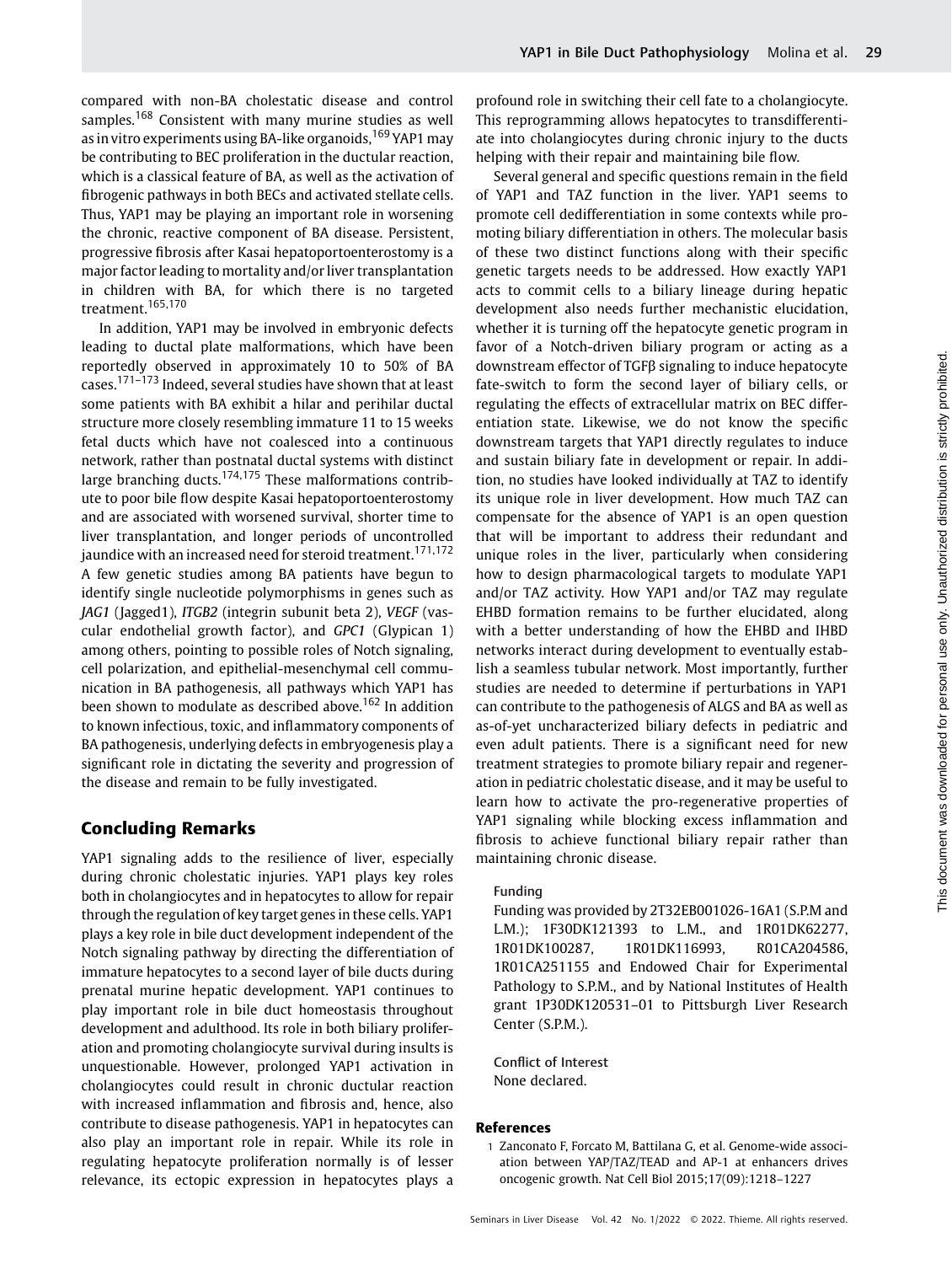- 2 Galli GG, Carrara M, Yuan W-C, et al. YAP drives growth by controlling transcriptional pause release from dynamic enhancers. Mol Cell 2015;60(02):328–337
- 3 Stein C, Bardet AF, Roma G, et al. YAP1 exerts its transcriptional control via TEAD-mediated activation of enhancers. PLoS Genet 2015;11(08):e1005465
- 4 Zhao B, Ye X, Yu J, et al. TEAD mediates YAP-dependent gene induction and growth control. Genes Dev 2008;22(14):1962–1971
- 5 Zhou D, Conrad C, Xia F, et al. Mst1 and Mst2 maintain hepatocyte quiescence and suppress hepatocellular carcinoma development through inactivation of the Yap1 oncogene. Cancer Cell 2009;16(05):425–438
- 6 Zhao B, Li L, Lei Q, Guan KL. The Hippo-YAP pathway in organ size control and tumorigenesis: an updated version. Genes Dev 2010; 24(09):862–874
- 7 Moleirinho S, Hoxha S, Mandati V, et al. Regulation of localization and function of the transcriptional co-activator YAP by angiomotin. eLife 2017;3(06):e23966
- 8 Robinson BS, Moberg KH. Cell-cell junctions: α-catenin and Ecadherin help fence in Yap1. Curr Biol 2011;21(21):R890–R892
- 9 Zhao B, Li L, Tumaneng K, Wang CY, Guan KL. A coordinated phosphorylation by Lats and CK1 regulates YAP stability through SCF(beta-TRCP). Genes Dev 2010;24(01):72–85
- 10 Sugihara T, Werneburg NW, Hernandez MC, et al. YAP tyrosine phosphorylation and nuclear localization in cholangiocarcinoma cells are regulated by LCK and independent of LATS activity. Mol Cancer Res 2018;16(10):1556–1567
- 11 Patel SH, Camargo FD, Yimlamai D. Hippo Signaling in the liver regulates organ size, cell fate, and carcinogenesis. Gastroenterology 2017;152(03):533–545
- 12 Panciera T, Azzolin L, Cordenonsi M, Piccolo S. Mechanobiology of YAP and TAZ in physiology and disease. Nat Rev Mol Cell Biol 2017;18(12):758–770
- 13 Gumbiner BM, Kim N-G. The Hippo-YAP signaling pathway and contact inhibition of growth. J Cell Sci 2014;127(Pt 4):709–717
- 14 Heng BC, Zhang X, Aubel D, et al. An overview of signaling pathways regulating YAP/TAZ activity. Cell Mol Life Sci 2021; 78(02):497–512
- 15 Moya IM, Halder G. Hippo-YAP/TAZ signalling in organ regeneration and regenerative medicine. Nat Rev Mol Cell Biol 2019;20 (04):211–226
- 16 Yin F, Yu J, Zheng Y, Chen Q, Zhang N, Pan D. Spatial organization of Hippo signaling at the plasma membrane mediated by the tumor suppressor Merlin/NF2. Cell 2013;154(06):1342–1355
- 17 Zhang S, Wang J, Wang H, et al. Hippo cascade controls lineage commitment of liver tumors in mice and humans. Am J Pathol 2018;188(04):995–1006
- 18 Wang J, Dong M, Xu Z, et al. Notch2 controls hepatocyte-derived cholangiocarcinoma formation in mice. Oncogene 2018;37(24): 3229–3242
- 19 Kim W, Khan SK, Gvozdenovic-Jeremic J, et al. Hippo signaling interactions with Wnt/β-catenin and Notch signaling repress liver tumorigenesis. J Clin Invest 2017;127(01):137–152
- 20 Kim W, Khan SK, Yang Y. Interacting network of Hippo, Wnt/βcatenin and Notch signaling represses liver tumor formation. BMB Rep 2017;50(01):1–2
- 21 Kriz V, Korinek V. Wnt, RSPO and hippo signalling in the intestine and intestinal stem cells. Genes (Basel) 2018;9(01):9
- 22 Taniguchi K, Moroishi T, de Jong PR, et al. YAP-IL-6ST autoregulatory loop activated on APC loss controls colonic tumorigenesis. Proc Natl Acad Sci U S A 2017;114(07):1643–1648
- 23 Chang L, Azzolin L, Di Biagio D, et al. The SWI/SNF complex is a mechanoregulated inhibitor of YAP and TAZ. Nature 2018;563 (7730):265–269
- 24 Ibar C, Irvine KD. Integration of Hippo-YAP signaling with metabolism. Dev Cell 2020;54(02):256–267
- 25 Fitamant J, Kottakis F, Benhamouche S, et al. YAP inhibition restores hepatocyte differentiation in advanced HCC, leading to

tumor regression. Cell Rep 2015;10(10):1692–1707. Doi: 10.1016/j.celrep.2015.02.027

- 26 Yuan WC, Pepe-Mooney B, Galli GG, et al. NUAK2 is a critical YAP target in liver cancer. Nat Commun 2018;9(01):4834
- 27 Pepe-Mooney BJ, Dill MT, Alemany A, et al. Single-cell analysis of the liver epithelium reveals dynamic heterogeneity and an essential role for YAP in homeostasis and regeneration. Cell Stem Cell 2019;25(01):23–38.e8
- 28 Mooring M, Fowl BH, Lum SZC, et al. Hepatocyte stress increases expression of Yes-associated protein and transcriptional coactivator with PDZ-binding motif in hepatocytes to promote parenchymal inflammation and fibrosis. Hepatology 2020;71 (05):1813–1830
- 29 Nguyen Q, Anders RA, Alpini G, Bai H. Yes-associated protein in the liver: regulation of hepatic development, repair, cell fate determination and tumorigenesis. Dig Liver Dis 2015;47(10):826–835
- 30 Alder O, Cullum R, Lee S, et al. Hippo signaling influences HNF4A and FOXA2 enhancer switching during hepatocyte differentiation. Cell Rep 2014;9(01):261–271
- 31 Reggiani F, Gobbi G, Ciarrocchi A, Sancisi V. YAP and TAZ are not identical twins. Trends Biochem Sci 2021;46(02):154–168
- 32 Moroishi T, Park HW, Qin B, et al. A YAP/TAZ-induced feedback mechanism regulates Hippo pathway homeostasis. Genes Dev 2015;29(12):1271–1284
- 33 Hau JC, Erdmann D, Mesrouze Y, et al. The TEAD4-YAP/TAZ protein-protein interaction: expected similarities and unexpected differences. ChemBioChem 2013;14(10):1218–1225
- 34 Morin-Kensicki EM, Boone BN, Howell M, et al. Defects in yolk sac vasculogenesis, chorioallantoic fusion, and embryonic axis elongation in mice with targeted disruption of Yap65. Mol Cell Biol 2006;26(01):77–87
- 35 Makita R, Uchijima Y, Nishiyama K, et al. Multiple renal cysts, urinary concentration defects, and pulmonary emphysematous changes in mice lacking TAZ. Am J Physiol Renal Physiol 2008; 294(03):F542–F553
- 36 Hossain Z, Ali SM, Ko HL, et al. Glomerulocystic kidney disease in mice with a targeted inactivation of Wwtr1. Proc Natl Acad Sci U S A 2007;104(05):1631–1636
- 37 Heng BC, Zhang X, Aubel D, et al. Role of YAP/TAZ in cell lineage fate determination and related signaling pathways. Front Cell Dev Biol 2020;8:735
- 38 Driskill JH, Pan D. The hippo pathway in liver homeostasis and pathophysiology. Annu Rev Pathol 2021;16:299–322
- 39 Wang X, Zheng Z, Caviglia JM, et al. Hepatocyte TAZ/WWTR1 promotes inflammation and fibrosis in nonalcoholic steatohepatitis. Cell Metab 2016;24(06):848–862
- 40 Hagenbeek TJ, Webster JD, Kljavin NM, et al. The Hippo pathway effector TAZ induces TEAD-dependent liver inflammation and tumors. Sci Signal 2018;11(547):11
- 41 Wang H, Wang J, Zhang S, et al. Distinct and overlapping roles of Hippo Effectors YAP and TAZ during human and mouse hepatocarcinogenesis. Cell Mol Gastroenterol Hepatol 2021;11(04): 1095–1117
- 42 Van Haele M, Moya IM, Karaman R, et al. YAP and TAZ heterogeneity in primary liver cancer: an analysis of its prognostic and diagnostic role. Int J Mol Sci 2019;20(03):20
- 43 Lee D-H, Park JO, Kim T-S, et al. LATS-YAP/TAZ controls lineage specification by regulating TGFβ signaling and Hnf4α expression during liver development. Nat Commun 2016;7:11961
- 44 Yimlamai D, Christodoulou C, Galli GG, et al. Hippo pathway activity influences liver cell fate. Cell 2014;157(06):1324–1338
- 45 Dong J, Feldmann G, Huang J, et al. Elucidation of a universal sizecontrol mechanism in Drosophila and mammals. Cell 2007;130 (06):1120–1133
- 46 Molina LM, Zhu J, Li Q, et al. Compensatory hepatic adaptation accompanies permanent absence of intrahepatic biliary network due to YAP1 loss in liver progenitors. Cell Rep 2021;36(01): 109310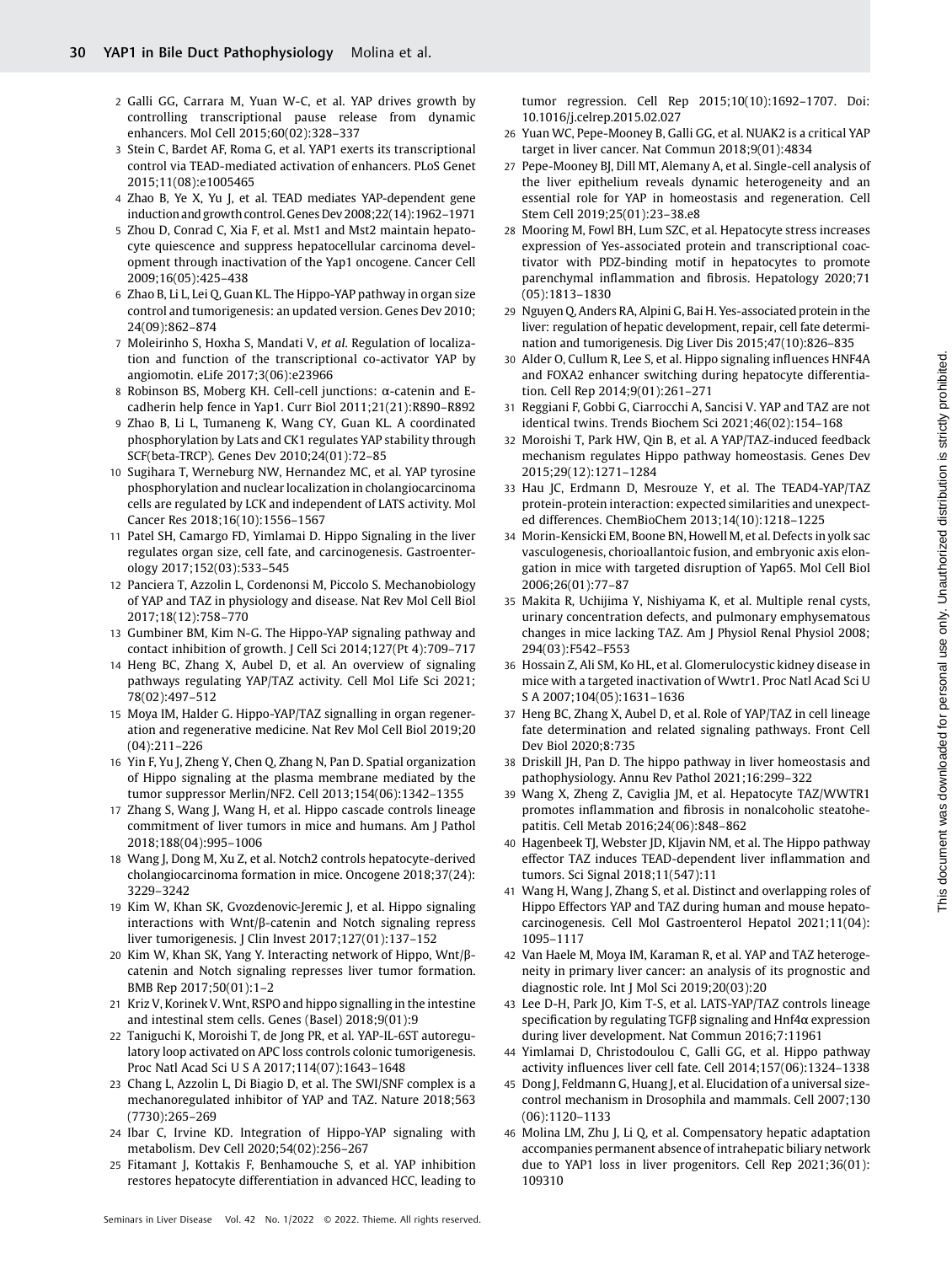- 47 Gordillo M, Evans T, Gouon-Evans V. Orchestrating liver development. Development 2015;142(12):2094–2108
- 48 Su X, Shi Y, Zou X, et al. Single-cell RNA-Seq analysis reveals dynamic trajectories during mouse liver development. BMC Genomics 2017;18(01):946
- 49 Yang L, Wang W-H, Qiu W-L, Guo Z, Bi E, Xu CR. A single-cell transcriptomic analysis reveals precise pathways and regulatory mechanisms underlying hepatoblast differentiation. Hepatology 2017;66(05):1387–1401
- 50 Tanimizu N, Miyajima A. Notch signaling controls hepatoblast differentiation by altering the expression of liver-enriched transcription factors. J Cell Sci 2004;117(Pt 15):3165–3174
- 51 Ober EA, Lemaigre FP. Development of the liver: insights into organ and tissue morphogenesis. J Hepatol 2018;68(05): 1049–1062
- 52 Clotman F, Jacquemin P, Plumb-Rudewiez N, et al. Control of liver cell fate decision by a gradient of TGF beta signaling modulated by Onecut transcription factors. Genes Dev 2005;19(16): 1849–1854
- 53 Takayama K, Kawabata K, Nagamoto Y, et al. CCAAT/enhancer binding protein-mediated regulation of TGFβ receptor 2 expression determines the hepatoblast fate decision. Development 2014;141(01):91–100
- 54 Gérard C, Tys J, Lemaigre FP. Gene regulatory networks in differentiation and direct reprogramming of hepatic cells. Semin Cell Dev Biol 2017;66:43–50
- 55 Lemaigre FP. Development of the intrahepatic and extrahepatic biliary tract: a framework for understanding congenital diseases. Annu Rev Pathol 2020;15:1–22
- 56 Benhamouche-Trouillet S, O'Loughlin E, Liu C-H, et al. Proliferation-independent role of NF2 (merlin) in limiting biliary morphogenesis. Development 2018;145(09):145
- 57 Tanimizu N, Kaneko K, Itoh T, et al. Intrahepatic bile ducts are developed through formation of homogeneous continuous luminal network and its dynamic rearrangement in mice. Hepatology 2016;64(01):175–188
- 58 Tanimizu N, Kikkawa Y, Mitaka T, Miyajima A. α1- and α5 containing laminins regulate the development of bile ducts via β1 integrin signals. J Biol Chem 2012;287(34):28586–28597
- 59 Carpentier R, Suñer RE, van Hul N, et al. Embryonic ductal plate cells give rise to cholangiocytes, periportal hepatocytes, and adult liver progenitor cells. Gastroenterology 2011; 141:1432–1438
- 60 Font-Burgada J, Shalapour S, Ramaswamy S, et al. Hybrid periportal hepatocytes regenerate the injured liver without giving rise to cancer. Cell 2015;162(04):766–779
- 61 Walter TJ, Cast AE, Huppert KA, Huppert SS. Epithelial VEGF signaling is required in the mouse liver for proper sinusoid endothelial cell identity and hepatocyte zonation in vivo. Am J Physiol Gastrointest Liver Physiol 2014;306(10):G849–G862
- 62 Fabris L, Cadamuro M, Libbrecht L, et al. Epithelial expression of angiogenic growth factors modulate arterial vasculogenesis in human liver development. Hepatology 2008;47(02):719–728
- 63 Kietzmann T. Metabolic zonation of the liver: the oxygen gradient revisited. Redox Biol 2017;11:622–630
- 64 Russell JO, Monga SP. Wnt/β-catenin signaling in liver development, homeostasis, and pathobiology. Annu Rev Pathol 2018; 13:351–378
- 65 Cardinale V, Wang Y, Carpino G, et al. Multipotent stem/progenitor cells in human biliary tree give rise to hepatocytes, cholangiocytes, and pancreatic islets. Hepatology 2011;54 (06):2159–2172
- 66 de Jong IEM, van Leeuwen OB, Lisman T, Gouw ASH, Porte RJ. Repopulating the biliary tree from the peribiliary glands. Biochim Biophys Acta Mol Basis Dis 2018;1864(4 Pt B):1524–1531
- 67 Villasenor A, Stainier DYR. On the development of the hepatopancreatic ductal system. Semin Cell Dev Biol 2017;66:69–80
- 68 Spence JR, Lange AW, Lin SC, et al. Sox17 regulates organ lineage segregation of ventral foregut progenitor cells. Dev Cell 2009;17 (01):62–74
- 69 Uemura M, Higashi M, Pattarapanawan M, et al. Gallbladder wall abnormality in biliary atresia of mouse  $Sox17$ <sup>+/-</sup> neonates and human infants. Dis Model Mech 2020;13(04):13
- 70 Sumazaki R, Shiojiri N, Isoyama S, et al. Conversion of biliary system to pancreatic tissue in Hes1-deficient mice. Nat Genet 2004;36(01):83–87
- 71 Villasenor A, Gauvrit S, Collins MM, Maischein HM, Stainier DYR. Hhex regulates the specification and growth of the hepatopancreatic ductal system. Dev Biol 2020;458(02):228–236
- 72 Dong PD, Munson CA, Norton W, et al. Fgf10 regulates hepatopancreatic ductal system patterning and differentiation. Nat Genet 2007;39(03):397–402
- 73 Thestrup MI, Caviglia S, Cayuso J, et al. A morphogenetic EphB/EphrinB code controls hepatopancreatic duct formation. Nat Commun 2019;10(01):5220
- 74 Brandt ZJ, Echert AE, Bostrom JR, North PN, Link BA. Core Hippo pathway components act as a brake on Yap and Taz in the development and maintenance of the biliary network. Development 2020;147(12):147
- 75 Wei W, Lotto J, Hoodless PA. Expression patterns of Yes-associated protein 1 in the developing mouse liver. Gene Expr Patterns 2018;29:10–17
- 76 Airik M, Schüler M, McCourt B, et al. Loss of Anks6 leads to YAP deficiency and liver abnormalities. Hum Mol Genet 2020;29(18): 3064–3080
- 77 Antoniou A, Raynaud P, Cordi S, et al. Intrahepatic bile ducts develop according to a new mode of tubulogenesis regulated by the transcription factor SOX9. Gastroenterology 2009;136(07): 2325–2333
- 78 Tschaharganeh DF, Chen X, Latzko P, et al. Yes-associated protein up-regulates Jagged-1 and activates the Notch pathway in human hepatocellular carcinoma. Gastroenterology 2013; 144:1530–1542
- 79 Wu N, Nguyen Q, Wan Y, et al. The Hippo signaling functions through the Notch signaling to regulate intrahepatic bile duct development in mammals. Lab Invest 2017;97(07):843–853
- 80 Kim KH, Chen CC, Alpini G, Lau LF. CCN1 induces hepatic ductular reaction through integrin  $ανβ_5$ -mediated activation of NF-κB. J Clin Invest 2015;125(05):1886–1900
- 81 Schaub JR, Huppert KA, Kurial SNT, et al. De novo formation of the biliary system by TGFβ-mediated hepatocyte transdifferentiation. Nature 2018;557(7704):247–251
- 82 Noguchi S, Saito A, Nagase T. YAP/TAZ signaling as a molecular link between fibrosis and cancer. Int J Mol Sci 2018;19(11):19
- 83 Oh S-H, Swiderska-Syn M, Jewell ML, Premont RT, Diehl AM. Liver regeneration requires Yap1-TGFβ-dependent epithelial-mesenchymal transition in hepatocytes. J Hepatol 2018;69(02): 359–367. Doi: 10.1016/j.jhep.2018.05.008
- 84 Grannas K, Arngården L, Lönn P, et al. Crosstalk between Hippo and TGFβ: subcellular localization of YAP/TAZ/Smad Complexes. J Mol Biol 2015;427(21):3407–3415
- 85 Zhang N, Bai H, David KK, et al. The Merlin/NF2 tumor suppressor functions through the YAP oncoprotein to regulate tissue homeostasis in mammals. Dev Cell 2010;19(01):27–38
- 86 Verboven E, Moya IM, Sansores-Garcia L, et al. Regeneration defects in Yap and Taz mutant mouse livers are caused by bile duct disruption and cholestasis. Gastroenterology 2021;160 (03):847–862
- 87 Lu L, Finegold MJ, Johnson RL. Hippo pathway coactivators Yap and Taz are required to coordinate mammalian liver regeneration. Exp Mol Med 2018;50(01):e423
- 88 Nishio M, Sugimachi K, Goto H, et al. Dysregulated YAP1/TAZ and TGF-β signaling mediate hepatocarcinogenesis in Mob1a/1bdeficient mice. Proc Natl Acad Sci U S A 2016;113(01):E71–E80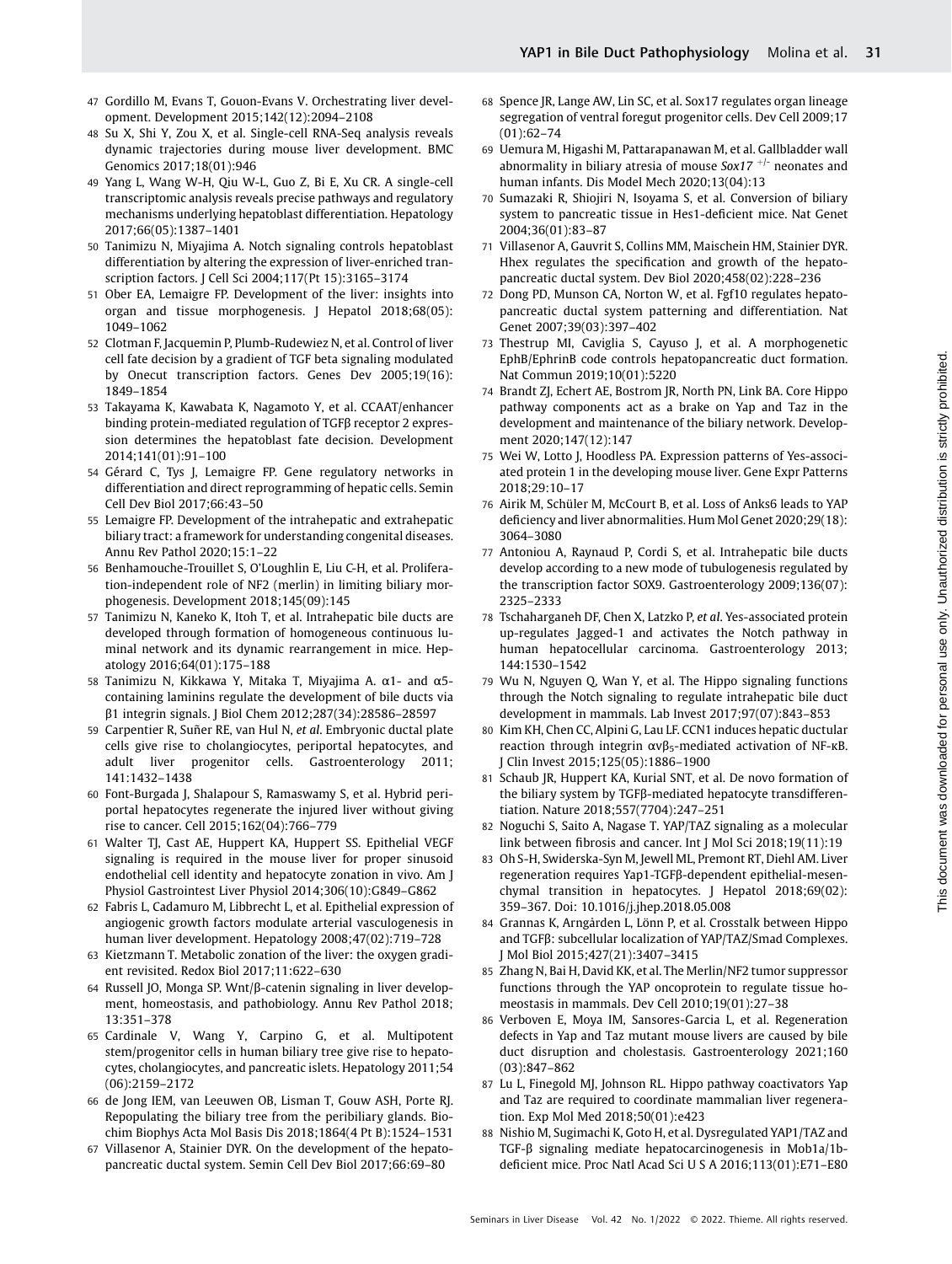- 89 García P, Rosa L, Vargas S, et al. Hippo-YAP1 is a prognosis marker and potentially targetable pathway in advanced gallbladder cancer. Cancers (Basel) 2020;12(04):12
- 90 Pei T, Li Y, Wang J, et al. YAP is a critical oncogene in human cholangiocarcinoma. Oncotarget 2015;6(19):17206–17220
- 91 Banales JM, Huebert RC, Karlsen T, Strazzabosco M, LaRusso NF, Gores GJ. Cholangiocyte pathobiology. Nat Rev Gastroenterol Hepatol 2019;16(05):269–281
- 92 Wu N, Baiocchi L, Zhou T, et al. Functional role of the secretin/secretin receptor signaling during cholestatic liver injury. Hepatology 2020;72(06):2219–2227
- 93 Maroni L, Haibo B, Ray D, et al. Functional and structural features of cholangiocytes in health and disease. Cell Mol Gastroenterol Hepatol 2015;1(04):368–380
- 94 Sato K, Meng F, Giang T, Glaser S, Alpini G. Mechanisms of cholangiocyte responses to injury. Biochim Biophys Acta Mol Basis Dis 2018;1864(4 Pt B):1262–1269
- 95 Sato K, Marzioni M, Meng F, Francis H, Glaser S, Alpini G. Ductular reaction in liver diseases: pathological mechanisms and translational significances. Hepatology 2019;69(01):420–430
- 96 Kamimoto K, Nakano Y, Kaneko K, Miyajima A, Itoh T. Multidimensional imaging of liver injury repair in mice reveals fundamental role of the ductular reaction. Commun Biol 2020;3(01): 289
- 97 Ko S, Russell JO, Molina LM, Monga SP. Liver progenitors and adult cell plasticity in hepatic injury and repair: knowns and unknowns. Annu Rev Pathol 2020;15:23–50
- 98 Safarikia S, Carpino G, Overi D, et al. Distinct EpCAM-positive stem cell niches are engaged in chronic and neoplastic liver diseases. Front Med (Lausanne) 2020;7:479
- 99 Carpino G, Renzi A, Franchitto A, et al. Stem/progenitor cell niches involved in hepatic and biliary regeneration. Stem Cells Int 2016;2016:3658013
- 100 Kordes C, Häussinger D. Hepatic stem cell niches. J Clin Invest 2013;123(05):1874–1880
- 101 Raven A, Lu W-Y, Man TY, et al. Cholangiocytes act as facultative liver stem cells during impaired hepatocyte regeneration. Nature 2017;547(7663):350–354
- 102 Lu W-Y, Bird TG, Boulter L, et al. Hepatic progenitor cells of biliary origin with liver repopulation capacity. Nat Cell Biol 2015;17 (08):971–983
- 103 Boulter L, Lu W-Y, Forbes SJ. Differentiation of progenitors in the liver: a matter of local choice. J Clin Invest 2013;123(05): 1867–1873
- 104 Huch M, Gehart H, van Boxtel R, et al. Long-term culture of genome-stable bipotent stem cells from adult human liver. Cell 2015;160(1-2):299–312
- 105 LeSage GD, Glaser SS, Marucci L, et al. Acute carbon tetrachloride feeding induces damage of large but not small cholangiocytes from BDL rat liver. Am J Physiol 1999;276(05):G1289–G1301
- 106 Sun T, Annunziato S, Tchorz JS. Hepatic ductular reaction: a double-edged sword. Aging (Albany NY) 2019;11(21): 9223–9224
- 107 Wilson DB, Rudnick DA. Invasive ductular reaction: form and function. Am J Pathol 2019;189(08):1501–1504
- 108 Clerbaux LA, Manco R, Van Hul N, et al. Invasive ductular reaction operates hepatobiliary junctions upon hepatocellular injury in rodents and humans. Am J Pathol 2019;189(08):1569–1581
- 109 Yokoda RT, Rodriguez EA. Review: pathogenesis of cholestatic liver diseases. World J Hepatol 2020;12(08):423–435
- 110 Lazaridis KN, LaRusso NF. The cholangiopathies. Mayo Clin Proc 2015;90(06):791–800
- 111 Alvaro D, Mancino MG, Glaser S, et al. Proliferating cholangiocytes: a neuroendocrine compartment in the diseased liver. Gastroenterology 2007;132(01):415–431
- 112 Meng L, Quezada M, Levine P, et al. Functional role of cellular senescence in biliary injury. Am J Pathol 2015;185(03):602–609
- 113 Tabibian JH, O'Hara SP, Splinter PL, Trussoni CE, LaRusso NF. Cholangiocyte senescence by way of N-ras activation is a characteristic of primary sclerosing cholangitis. Hepatology 2014;59 (06):2263–2275
- 114 Xia X, Demorrow S, Francis H, et al. Cholangiocyte injury and ductopenic syndromes. Semin Liver Dis 2007;27(04):401–412
- 115 Carpino G, Cardinale V, Renzi A, et al. Activation of biliary tree stem cells within peribiliary glands in primary sclerosing cholangitis. J Hepatol 2015;63(05):1220–1228
- 116 Anakk S, Bhosale M, Schmidt VA, Johnson RL, Finegold MJ, Moore DD. Bile acids activate YAP to promote liver carcinogenesis. Cell Rep 2013;5(04):1060–1069
- 117 Jin L, Huang H, Ni J, et al. Shh-Yap signaling controls hepatic ductular reactions in  $CCI<sub>4</sub>$ -induced liver injury. Environ Toxicol 2021;36(02):194–203
- 118 Planas-Paz L, Sun T, Pikiolek M, et al. YAP, but Not RSPO-LGR4/5, signaling in biliary epithelial cells promotes a ductular reaction in response to liver injury. Cell Stem Cell 2019;25(01):39–53.e10
- 119 Pi L, Robinson PM, Jorgensen M, et al. Connective tissue growth factor and integrin αvβ6: a new pair of regulators critical for ductular reaction and biliary fibrosis in mice. Hepatology 2015; 61(02):678–691
- 120 Bai H, Zhang N, Xu Y, et al. Yes-associated protein regulates the hepatic response after bile duct ligation. Hepatology 2012;56 (03):1097–1107
- 121 Li ZQ, WuWR, Zhao C, et al. CCN1/Cyr61 enhances the function of hepatic stellate cells in promoting the progression of hepatocellular carcinoma. Int J Mol Med 2018;41(03):1518–1528
- 122 Nejak-Bowen K. If it looks like a duct and acts like a duct: on the role of reprogrammed hepatocytes in cholangiopathies. Gene Expr 2020;20(01):19–23
- 123 Michalopoulos GK, Barua L, Bowen WC. Transdifferentiation of rat hepatocytes into biliary cells after bile duct ligation and toxic biliary injury. Hepatology 2005;41(03):535–544
- 124 Sekiya S, Suzuki A. Hepatocytes, rather than cholangiocytes, can be the major source of primitive ductules in the chronically injured mouse liver. Am J Pathol 2014;184(05): 1468–1478
- 125 Yanger K, Zong Y, Maggs LR, et al. Robust cellular reprogramming occurs spontaneously during liver regeneration. Genes Dev 2013;27(07):719–724
- 126 Okabe H, Yang J, Sylakowski K, et al. Wnt signaling regulates hepatobiliary repair following cholestatic liver injury in mice. Hepatology 2016;64(05):1652–1666
- 127 Lin S, Nascimento EM, Gajera CR, et al. Distributed hepatocytes expressing telomerase repopulate the liver in homeostasis and injury. Nature 2018;556(7700):244–248
- 128 Tarlow BD, Pelz C, Naugler WE, et al. Bipotential adult liver progenitors are derived from chronically injured mature hepatocytes. Cell Stem Cell 2014;15(05):605–618
- 129 Andersson ER, Chivukula IV, Hankeova S, et al. Mouse model of alagille syndrome and mechanisms of Jagged1 missense mutations. Gastroenterology 2018;154(04):1080–1095
- 130 Thakurdas SM, Lopez MF, Kakuda S, et al. Jagged1 heterozygosity in mice results in a congenital cholangiopathy which is reversed by concomitant deletion of one copy of Poglut1 (Rumi). Hepatology 2016;63(02):550–565
- 131 Mitchell E, Gilbert M, Loomes KM. Alagille Syndrome. Clin Liver Dis 2018;22(04):625–641
- 132 Li W, Yang L, He Q, et al. A homeostatic arid1a-dependent permissive chromatin state licenses hepatocyte responsiveness to liver-injury-associated YAP signaling. Cell Stem Cell 2019;25 (01):54–68.e5
- 133 Li X, Tao J, Cigliano A, et al. Co-activation of PIK3CA and Yap promotes development of hepatocellular and cholangiocellular tumors in mouse and human liver. Oncotarget 2015;6(12): 10102–10115